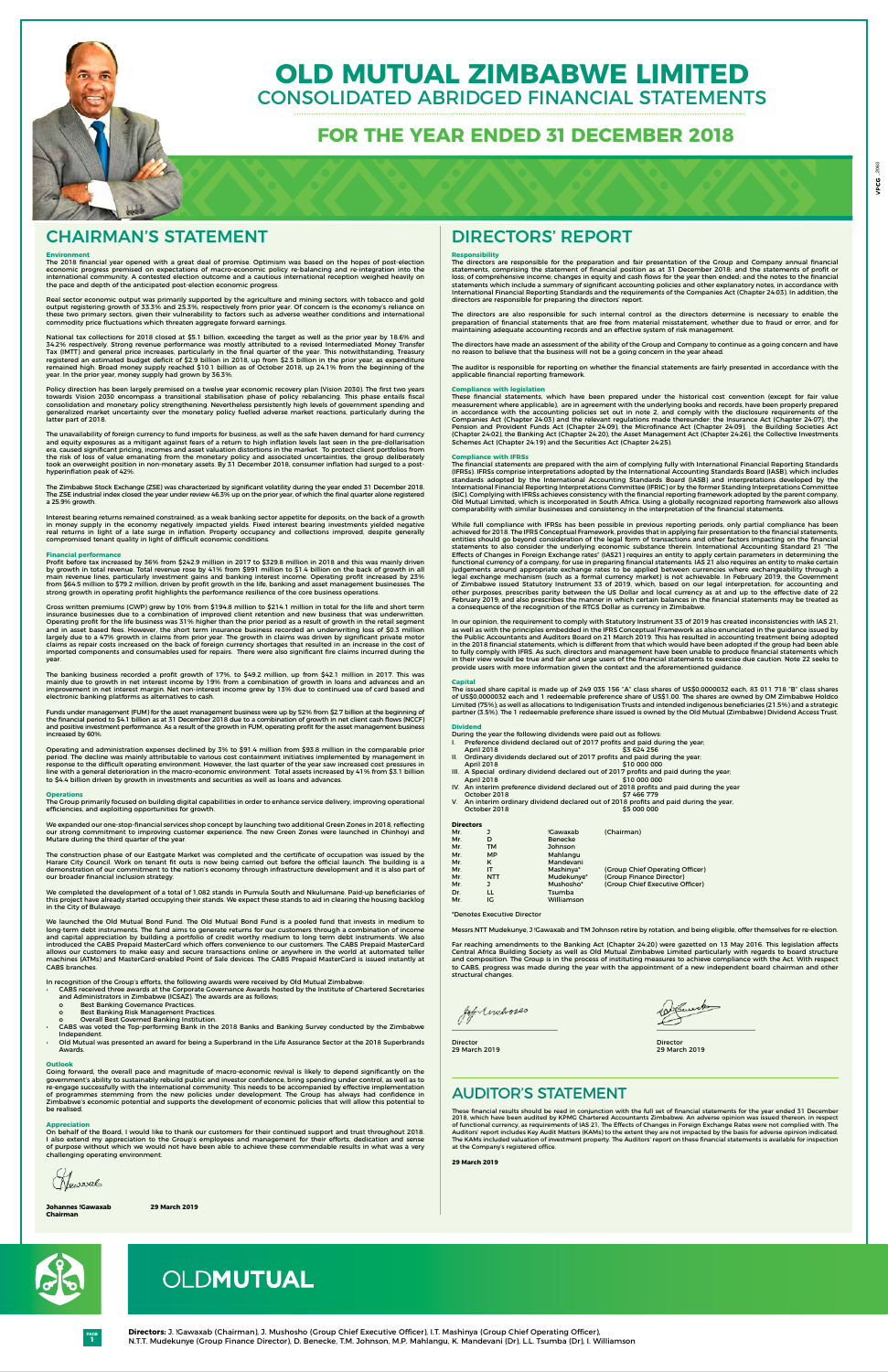**2 PAGE**

# OLDMUTUAL

|                                                   |              | <b>Share</b><br>capital & | Non-<br>distributable    | <b>Revaluation</b> | Share<br>option | <b>Regulatory</b><br>provisions | <b>Retained</b>        | <b>Equity</b> | Non-<br>controlling   | <b>Equity</b>            |
|---------------------------------------------------|--------------|---------------------------|--------------------------|--------------------|-----------------|---------------------------------|------------------------|---------------|-----------------------|--------------------------|
|                                                   | <b>Notes</b> | premium<br>\$             | reserve<br>\$            | reserve<br>\$      | reserve<br>\$   | reserve<br>\$                   | income<br>\$           | total<br>\$   | <b>interests</b><br>Ŝ | total<br>Ŝ               |
| 2018<br>Shareholders' equity at beginning of year |              | 1065                      | 52 457 048               | 18776760           | 32 480 501      |                                 | 17 957 094 439 983 423 | 561 655 891   |                       | 18 532 313 580 188 204   |
| Impact of adopting IFRS 9 at 1 January 2018       | 13.3         |                           |                          |                    |                 |                                 | $-$ (19 981 113)       | (19981113)    |                       | (79 744) (20 060 857)    |
| Transfer of regulatory impairment allowance       | 13.3         |                           |                          |                    |                 | $-$ (17 950 122)                | 17950122               |               |                       |                          |
| Adjusted balance as at 1 January 2018             |              | 1 0 6 5                   | 52 457 048               | 18 776 760         | 32 480 501      |                                 | 6972 437 952 432       | 541 674 778   |                       | 18 452 569 560 127 347   |
| Profit for the financial year                     |              |                           | ÷.                       |                    | $\overline{a}$  |                                 | $-290059868$           | 290 059 868   | 10 622 501            | 300 682 369              |
| Shadow accounting                                 | 9.1          |                           | $\overline{a}$           | (639189)           |                 |                                 |                        | (639189)      |                       | (639189)                 |
| Revaluation of property                           |              |                           |                          | 1 495 680          |                 |                                 |                        | 1 495 680     |                       | 1 495 680                |
| Total Comprehensive income for the year           |              | $\blacksquare$            | $\overline{\phantom{a}}$ | 856 491            | ÷,              |                                 | $-290059868$           | 290 916 359   |                       | 10 622 501 301 538 860   |
| <b>Transfer to reserve</b>                        |              |                           | (1110450)                |                    |                 | 5 179 425                       | (4068975)              |               |                       |                          |
| <b>Vested Shares</b>                              |              |                           |                          |                    | 559 309         |                                 |                        | 559 309       |                       | 559 309                  |
| Movement in treasury shares                       |              |                           |                          |                    | 622 297         |                                 |                        | 622 297       |                       | 622 297                  |
| Dividends declared                                |              |                           |                          |                    |                 |                                 | (33 052 993)           | (33 052 993)  |                       | (4 413 587) (37 466 580) |
| <b>Transactions with shareholders</b>             |              |                           | (1110450)                |                    | 1 181 606       |                                 | 5 179 425 (37 121 968) | (31 871 387)  |                       | (4 413 587) (36 284 974) |
| Shareholders' equity at end of year               |              | 1065                      | 51 346 598               | 19 633 251         | 33 662 107      |                                 | 5 186 397 690 890 332  | 800 719 750   |                       | 24 661 483 825 381 233   |
| 2017<br>Shareholders' equity at beginning of year |              | 1 0 6 5                   | 52 457 048               | 18 456 249         | 32 037 134      |                                 | 16 517 093 247 192 464 | 366 661 053   |                       | 12 287 080 378 948 133   |
| Profit for the financial year                     |              |                           | ä,                       |                    |                 |                                 | $-211566500$           | 211 566 500   |                       | 7 695 743 219 262 243    |
| Other comprehensive income                        |              |                           |                          |                    |                 |                                 |                        |               |                       |                          |
| Shadow accounting                                 | 9.1          |                           | ٠                        | (724662)           |                 |                                 |                        | (724662)      |                       | (724662)                 |
| Revaluation of property                           |              |                           | $\overline{\phantom{a}}$ | 1 045 173          |                 |                                 |                        | 1 045 173     |                       | 1 045 173                |
| Total Comprehensive income for the year           |              | $\overline{\phantom{a}}$  | $\sim$                   | 320 511            | ٠.              |                                 | $-211566500$           | 211887011     |                       | 7 695 743 219 582 754    |
| <b>Transfer to reserve</b>                        |              |                           |                          |                    |                 | 1 440 001                       | (1440001)              |               |                       |                          |
| <b>Vested shares</b>                              |              |                           |                          |                    | 935 727         |                                 |                        | 935 727       |                       | 935 727                  |
| Movement in treasury shares                       |              |                           |                          |                    | (492 360)       |                                 |                        | (492 360)     |                       | (492 360)                |
| Dividends declared                                |              |                           |                          |                    |                 |                                 | $-$ (17 335 540)       | (17335540)    |                       | $(1450510)$ $(18786050)$ |
| <b>Transactions with shareholders</b>             |              |                           | $\sim$                   | ÷                  | 443 367         | 1440 001                        | (18775541)             | (16892173)    |                       | (1 450 510) (18 342 683) |
| Shareholders' equity at end of year               |              | 1 0 6 5                   | 52 457 048               | 18776760           | 32 480 501      |                                 | 17 957 094 439 983 423 | 561 655 891   |                       | 18 532 313 580 188 204   |

Old Mutual Zimbabwe Limited (OMZIL) and its subsidiaries are incorporated in Zimbabwe. These consolidated abridged financial statements comprise the Company and its Subsidiaries (collectively the 'Group' and individually 'Group companies'). The Group's Subsidiaries and main activities are as follows: Central Africa Building Society (banking);

# GROUP STATEMENT OF CASH FLOWS FOR THE YEAR ENDED 31 DECEMBER 2018

# GROUP STATEMENT OF COMPREHENSIVE INCOME FOR THE YEAR ENDED 31 DECEMBER 2018

# GROUP STATEMENT OF CHANGES IN EQUITY FOR THE YEAR ENDED 31 DECEMBER 2018

# Notes to the ABRIDGED financial statements for the year ended 31 December 2018

# **1. General Information**

- Old Mutual Life Assurance Company Zimbabwe Limited (life assurance, pension and employee benefits services);
- Old Mutual Investment Group Zimbabwe (Private) Limited (asset management);
- Old Mutual Property Zimbabwe (Private) Limited (property management company);
- CABS Custodial Services (Private) Limited (back-office and custody services in respect of scrip and certain documents of title);
- Old Mutual Securities (Private) Limited (licensed securities dealing firm);
- RM Insurance Holdings Company Limited, with an operating subsidiary, Old Mutual Insurance Company (Private) Limited (short term insurer).
- Old Mutual Finance (Private) Limited (credit only micro-finance company)

The holding company (OMZIL) is a 75% owned subsidiary of OM Zimbabwe Holdco limited which is ultimately a wholly owned subsidiary of Old Mutual Limited, which is registered in South Africa.

# **2. Accounting Policies**

# **2.1 Basis of preparation**

The consolidated abridged financial statements provide information about the financial position, results of operations, and changes in the financial position of the Group. They are based on the statutory records that are maintained under the historical cost convention with the exception of investments and securities and investment properties, which are included at fair value, as well as insurance contract provisions and provisions for investment contracts with discretionary participating features which are calculated on a Financial Soundness Valuation basis. The accounting policies have been consistently applied to all periods presented, except where specifically highlighted.

# GROUP STATEMENT OF PROFIT OR LOSS FOR THE YEAR ENDED 31 DECEMBER 2018 **2018 2017**

The group has in previous financial periods adopted the United States Dollar as its presentation and functional currency. For the 2018 financial statements, in order to comply with local laws and regulations, particularly Statutory Instrument 33 of 2019 (SI33), and after taking into account the relevant guidance on the matter by the Public Accountants and Auditors Board (PAAB) issued on 21 March 2019, the group has adopted the US Dollar as its presentation currency. SI33 has precluded the group from applying an independent assessment of functional currency as provided for under International Accounting Standard 21 "The Effects of Changes in Foreign Exchange Rates" (IAS 21). Please refer to the use of estimates and judgements note 2.2, below for further detail.

The Group financial statements have been prepared on the going concern basis which the directors believe to be appropriate.

# **2.2 Critical accounting estimates and judgements**

# GROUP STATEMENT OF FINANCIAL POSITION AS AT 31 DECEMBER 2018  **2018 2017**

The preparation of financial statements requires management to make judgments, estimates and assumptions that affect the application of accounting policies and reported amounts of assets, liabilities, income and expenses. Actual results may differ from these estimates. Estimates and underlying assumptions are reviewed on an ongoing basis. Revisions to accounting estimates are recognised in the period in which the estimate is revised and in any future periods affected.

Critical accounting estimates are those which involve the most complex or subjective judgement or assessments. The areas of the Group's business that typically require such estimates are life insurance contract provisions, determination of the fair value for financial assets and liabilities, investment properties and provisions. Insurance contract accounting and key assumptions made in determining insurance contract provisions are discussed in more detail in note 2.6.



|                                | 2018<br><b>Group</b> | 2017<br><b>Group</b> |
|--------------------------------|----------------------|----------------------|
| Profit before tax              | 329 837 456          | 242 876 403          |
| Adjusting items                | (250669564)          | (178 343 582)        |
| Shareholder investment returns | (246 261 949)        | (171246093)          |
| Policyholder tax               | (4407615)            | (7097489)            |
| <b>Result From Operations</b>  | 79 167 892           | 64 532 821           |

# RECONCILIATION OF IFRS PROFIT BEFORE TAX TO RESULT FROM OPERATIONS BEFORE TAX

|                                                         |              | <b>Group</b>  | <b>Group</b>  |
|---------------------------------------------------------|--------------|---------------|---------------|
|                                                         | <b>Notes</b> | \$            | \$            |
| <b>Revenue</b>                                          |              |               |               |
| Gross earned premiums                                   | 4            | 214 115 871   | 194 762 961   |
| Outward reinsurance                                     |              | (11 279 236)  | (10062972)    |
| Net earned premiums                                     |              | 202 836 635   | 184 699 989   |
| Investment income (non banking)                         | 5            | 1 001 872 846 | 640 946 266   |
| Banking interest and similar income                     | 6            | 108 872 719   | 91 364 015    |
| Fee income, commissions and                             |              |               |               |
| income from service contracts                           | 7            | 84 241 267    | 71 685 808    |
| Other income                                            |              | 1 551 983     | 2 453 447     |
| <b>Total revenue</b>                                    |              | 1 399 375 450 | 991 149 525   |
|                                                         |              |               |               |
| <b>Expenses</b>                                         |              |               |               |
| Claims and benefits (including change                   |              |               |               |
| in insurance contract provisions)                       | 8            | (818871893)   | (562 200 849) |
| Reinsurance recoveries                                  |              | 4 238 437     | 3 664 575     |
| Net claims incurred                                     |              | (814633456)   | (558 536 274) |
| Change in provision for investment contract liabilities | 9            | (89 387 393)  | (51 809 502)  |
| Fees, commissions and other acquisition costs           |              | (33499228)    | (21163318)    |
| Banking interest payable and similar expenses           | 6            | (24184856)    | (20239362)    |
| Impairment charges                                      |              | (16468194)    | (2701279)     |
| Other operating and administration expenses             | 10           | (91364867)    | (93 823 387)  |
|                                                         |              |               |               |
| <b>Profit before tax</b>                                |              | 329 837 456   | 242 876 403   |
|                                                         |              |               |               |
| Income tax expense                                      |              | (29155087)    | (23614160)    |
| <b>Profit for the year</b>                              |              | 300 682 369   | 219 262 243   |
|                                                         |              |               |               |
| Attributable to non-controlling interests               |              | 10 622 501    | 7695743       |
| Attributable to owners of parent company                |              | 290 059 868   | 211 566 500   |
|                                                         |              | 300 682 369   | 219 262 243   |

|                                                                                     |             | 2018<br><b>Group</b> | 2017<br><b>Group</b> |
|-------------------------------------------------------------------------------------|-------------|----------------------|----------------------|
|                                                                                     | <b>Note</b> | \$                   | \$                   |
| <b>Profit for the year</b>                                                          |             | 300 682 369          | 219 262 243          |
| Other comprehensive income<br>Items that will not be reclassified to profit or loss |             |                      |                      |
| Property revaluation                                                                |             | 1495680              | 1 045 173            |
| Shadow accounting                                                                   | 9.1         | (639189)             | (724 662)            |
| Total comprehensive income for the year                                             |             | 301 538 860          | 219 582 754          |
| Total comprehensive income attributable to:                                         |             |                      |                      |
| Owners of parent company                                                            |             | 290 916 359          | 211 887 011          |
| Non-controlling interests                                                           |             | 10 622 501           | 7 695 743            |
|                                                                                     |             | 301 538 860          | 219 582 754          |
| Earnings per share                                                                  |             |                      |                      |
| Basic and diluted (cents)                                                           |             | 87,36                | 63,72                |

|                                  |              | <b>Group</b>  | Group         |
|----------------------------------|--------------|---------------|---------------|
|                                  | <b>Notes</b> | \$            | \$            |
| <b>Assets</b>                    |              |               |               |
| Investment property              | 11           | 411 475 907   | 405 171 878   |
| Property and equipment           |              | 104 623 127   | 96 322 048    |
| Investment in finance lease      | 12           | 7733971       |               |
| Deferred acquisition costs       |              | 640 073       | 741 681       |
| Reinsurer contracts              |              | 4778163       | 3 278 568     |
| Investments and securities       | 14           | 2 795 281 950 | 1610459137    |
| Deferred tax assets              |              | 1415031       | 932 245       |
| Current tax assets               |              | 617258        | 737 798       |
| Loans and advances               | 16           | 780 494 830   | 669 180 202   |
| Other assets                     |              | 127 836 470   | 145 628 854   |
| Cash and cash equivalents        |              | 160 991 988   | 190 251 626   |
| <b>Total assets</b>              |              | 4395888768    | 3 122 704 037 |
| <b>Liabilities</b>               |              |               |               |
| Insurance contract liabilities   | 17           | 2 049 901 703 | 1 355 608 987 |
| Investment contract liabilities  | 18           | 208 922 934   | 120 815 870   |
| Provisions                       |              | 16 223 240    | 14 303 061    |
| Deferred tax liabilities         |              | 58 038 254    | 42 089 309    |
| Current tax payables             |              | 383 030       | 557924        |
| Amounts due to group companies   | 15           | 85 347 795    | 68 647 703    |
| Amounts owed to bank depositors  | 19           | 1 006 869 504 | 838 026 610   |
| Credit lines                     |              | 53 297 223    | 23 317 769    |
| <b>Other liabilities</b>         |              | 91 523 852    | 79 148 600    |
| <b>Total liabilities</b>         |              | 3 570 507 535 | 2 542 515 833 |
| <b>Net assets</b>                |              | 825 381 233   | 580 188 204   |
| Shareholders' equity             |              |               |               |
| Share capital and premium        |              | 1 065         | 1 065         |
| Non-distributable reserve        |              | 51 346 598    | 52 457 048    |
| <b>Revaluation reserve</b>       |              | 19 633 251    | 18776760      |
| Share option reserve             |              | 33 662 107    | 32 480 501    |
| Regulatory provisions reserve    |              | 5 186 397     | 17957094      |
| <b>Retained earnings</b>         |              | 690 890 332   | 439 983 423   |
|                                  |              | 800 719 750   | 561 655 891   |
| <b>Non-controlling interests</b> |              | 24 661 483    | 18532313      |
| <b>Total equity</b>              |              | 825 381 233   | 580 188 204   |

**2018 2017**

|                                                        |              | <b>Group</b>  | <b>Group</b>  |
|--------------------------------------------------------|--------------|---------------|---------------|
|                                                        | <b>Notes</b> | Ś             | Ś             |
| <b>Cash flows from operating activities</b>            |              |               |               |
| Profit before tax                                      |              | 329 837 456   | 242 876 403   |
| Non-cash movements and                                 |              |               |               |
| adjustments to profit before tax                       |              | (110727443)   | (69313356)    |
| Changes in working capital                             |              | 132 977 462   | 149 555 341   |
| <b>Taxation paid</b>                                   |              | (25633098)    | (12356883)    |
| Net cash from operating activities                     |              | 326 454 377   | 310 761 505   |
| <b>Cash flows from investing activities</b>            |              |               |               |
| Net acquisition of financial assets                    |              | (303 788 725) | (235 771 224) |
| Net acquisition of investment properties               |              | (10626159)    | (6 932 337)   |
| Net acquisition of property and equipment              |              | (17796971)    | (13664672)    |
| Net cash used in investing activities                  |              | (332 211 855) | (256 368 233) |
| <b>Cash flows from financing activities</b>            |              |               |               |
| Dividends paid                                         |              | (23752629)    | (18786050)    |
| Net cash used in financing activities                  |              | (23752629)    | (18786050)    |
| Net increase in cash and cash equivalents              |              | (29510107)    | 35 607 222    |
| Net foreign exchange differences on                    |              |               |               |
| cash and cash equivalents                              |              | 250 469       | (180901)      |
| Cash and cash equivalents at the beginning of the year |              | 190 251 626   | 154 825 305   |
| Cash and cash equivalents at the end of the year       |              | 160 991 988   | 190 251 626   |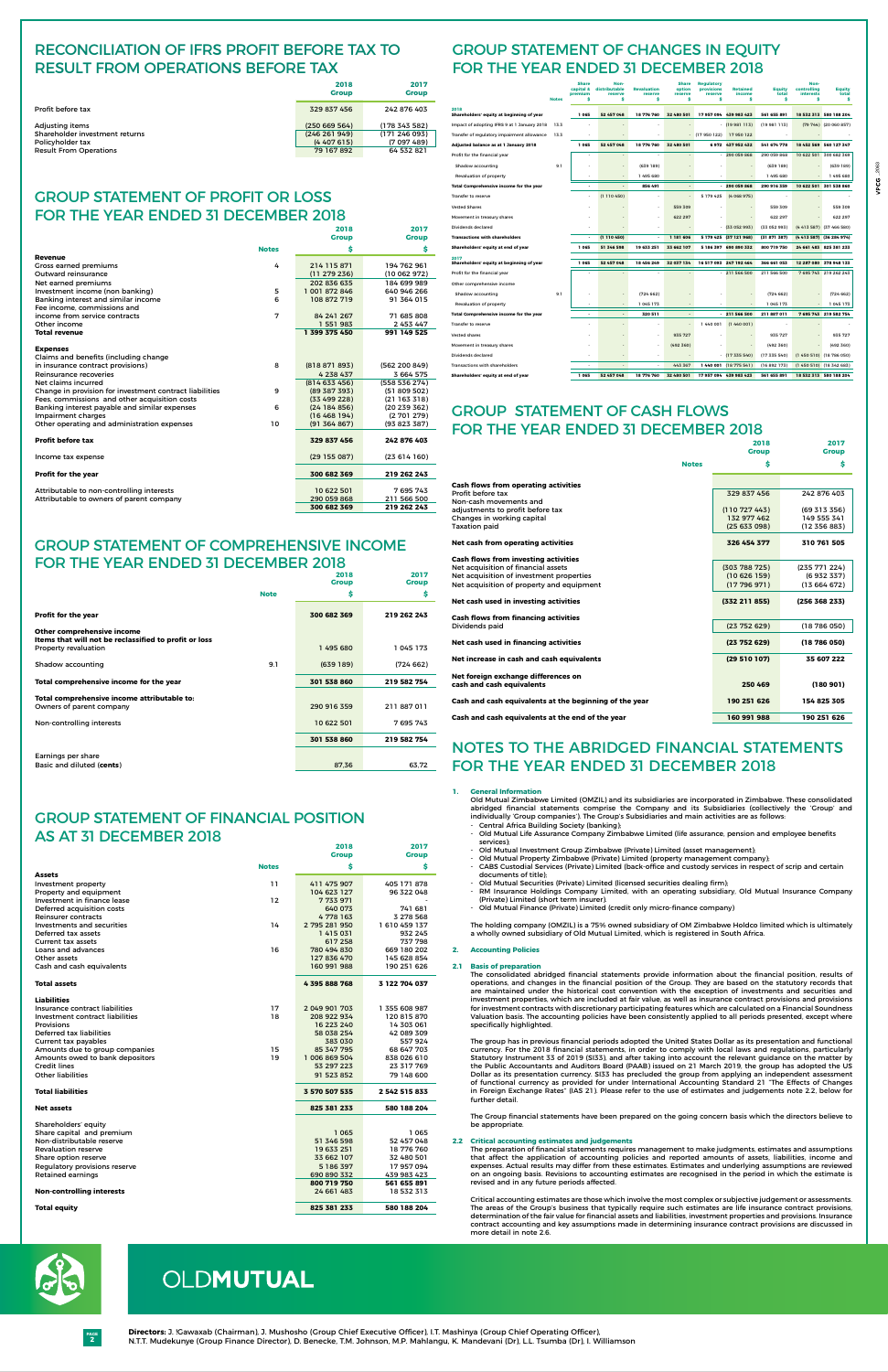# **2.2.1 Functional currency**

As prescribed under Statutory Instrument 33 (SI 33) of 2019, the group has adopted United States Dollar (USD) as the functional currency notwithstanding requirements of IFRS.

# **2.2.2 Functional currency disclosure in the 2017 Financial statements**

Since 2009, Zimbabwe has been under a multi-currency system, under which the USD has emerged as the currency of reference for business and government. New legislation was promulgated in the form of Statutory Instruments 133 of 2016 and 122a of 2017 which prescribed bond notes and coins issued by the Reserve Bank of Zimbabwe as legal tender with a 1:1 parity with the USD. With the acute shortage of USD cash and other foreign currencies in the country, increases in the utilisation of different modes of payment for goods and services such as settlement via the Real Time Gross Settlement (RTGS) system overseen by the Reserve Bank of Zimbabwe (RBZ), Point of sale machines (POS) and mobile money platforms, were observed. In addition:

- There were media reports dating back from 2017 of instances, of some businesses pricing products and services differently, depending on the mode of payment, with the USD cash or payments from USD denominated nostro accounts being the cheapest alternative and RTGS the most expensive. This practice however, was discouraged by the monetary authorities;
- The significant unavailability of the USD in cash and in Nostro accounts made processing of payments to foreign suppliers and creditors difficult for businesses, with waiting periods being experienced.
- As a result of these and other factors, management had to make an assessment of whether the use of the USD as the Company's functional currency was still appropriate. In doing so management considered the following parameters as set out in IAS 21(Paragraph 8):
- The currency that mainly influences sales prices for goods and services (normally the currency in which the sales price for goods or services are denominated and settled);
- The currency of the competitive forces and regulations that mainly determine the sales prices of goods and services.
- The currency that mainly influences labour, material and other costs of providing goods or services; (normally the currency in which such costs are denominated and settled);
- The currency in which funds from financing activities are generated; and
- The currency in which receipts from operating activities are usually retained.

It was the view of the directors, that the USD remained the primary driver for most of the factors above. It should be also be noted that in line with guidance set by the RBZ, banks and other financial intermediaries, including the Old Mutual Zimbabwe group, did not maintain separate customer accounts for USD; Bond notes and coins; and payment made electronically whose values were considered to be at par. Obligations to our clients were settled via cash, in the case of small banking withdrawals, as well as through various electronic platforms available through the national payments system, including RTGS.

The directors therefore, took the view for purposes of preparing the 2017 Financial Statements, that the USD was still the Group's functional currency for accounting and financial reporting purposes. This was also consistent with guidance provided by the PAAB.

# **2.2.3 Key developments during 2018 and early 2019**

In February 2018 the RBZ instructed the banks to ring-fence actual foreign currency deposits from RTGS transfer deposits in customer accounts.

- Denomination of RTGS balances, bond notes and coins collectively as RTGS dollars. RTGS dollars became part of the multi-currency system.
- • RTGS Dollars to be used by all entities (including government) and individuals in Zimbabwe for purposes of pricing of goods and services, recording debts, accounting and settlement of domestic transactions.
- Establishment of an inter-bank foreign exchange market where the exchange rate will be determined by market forces.

Through the Monetary Policy Statement (MPS) delivered on 1 October 2018, the RBZ further instructed banks to separate USD balances from RTGS Balances and bond notes and required the opening of a RTGS Foreign Currency Account (FCA) for local electronic money transfers and bond note transactions and the Nostro FCA for actual foreign currency deposits or export proceeds. The MPS referred to the need to "eliminate the commingling or dilution effect of RTGS balances on Nostro foreign currency accounts". The RBZ set the rate of exchange between the two at 1:1. However the same MPS also alluded to the existence of "escalating foreign currency premiums" and "a thriving parallel market". The RBZ has reported money supply in Zimbabwe at \$9.1 billion as at 30 June 2018, of which the estimated foreign currency in circulation was less than US\$500 million. The increase in money supply saw a corresponding increase in premiums obtaining in the unofficial parallel market for hard currency. Although RTGS FCA and the Nostro FCA bank accounts were pegged at 1:1 during 2018, local banks have had difficulty meeting foreign payment requests, unless an entity has directly deposited actual USD cash in advance of the bank facilitating payment, received export proceeds or has been allocated foreign currency officially for imports on the priority list which included fuel and medicines, among others.

- The significant deterioration in the ability by the business during 2018 to meet foreign payment obligations, with some obligations remaining unpaid for over 12 months, despite sufficient electronic cash resources held. The group does not resort to unofficial foreign currency markets or pay premiums to obtain foreign currency, and relies on the official market to meet foreign payment obligations;
- The regulatory requirement, announced on 1 October 2018 to separate hard currency or Nostro balances from bond notes and RTGS balances, which was not the case in 2017;
- The fact that a significant majority of the group's operating cashflows are retained in RTGS accounts, as opposed to Nostro FCA accounts;
- The assessment that hard currency or nostro account based transactions, constitute a relatively small proportion of the overall transactions done by the group;
- The self-evident increase in the extent of purchasing power disparities between the USD on one hand; and local bond notes and RTGS balances on the other hand; which was experienced in 2018, particularly in the last quarter of that year, and which have continued into 2019;
- Upward asset price movements which seem de-linked from the circulation of actual USD within the economy.

Statutory Instrument 252A of 23 November 2018 brought into effect the payment of customs duty of certain designated dutiable goods in foreign currency instead of RTGS transfers or bond notes as had been the case previously. The payment of Value Added Tax in foreign currency, was brought into effect through Finance Act number 1 of 2019 which was gazetted on 22 February 2019 with an effective date of 1 January 2019. The output VAT on supplies is remitted to ZIMRA in the currency in which it is paid for.

# Observed market developments and responses are summarized as follows:

Significant increases in premiums on the unofficial currency market since the beginning of October 2018.

- A greater prevalence of multiple pricing regimes with higher prices being charged for non-USD payments, while foreign currency or USD cash purchases were at heavily discounted prices. This has been justified by the need to secure foreign currency for vital imports on the part of the suppliers and retailers concerned. The difference in the USD and local prices seemed indicative of a premium for hard currency outside the official parity rate prescribed.
- The Zimbabwe Stock Exchange rose over 30% between 1 October 2018 and 31 December 2018 (increase of 46% for the full year 2018), amid reports of a sharp decline in sell offers on the market, especially in the months of October and November.
- Monthly inflation during the month of October was 16% while October 2018 year on year inflation was recorded at 21% compared to 5% in September. In November, year on year inflation further increased to 31% and then to 42% in December 2018 (2017: 3%), which is far above the inflation levels that would be typical of a USD based economic environment. Inflation in the United States of America for December 2018 was 2% (2017: 2%).
- On 12 January 2019, the government increased fuel prices by 150% in response to worsening fuel shortages.
- The Group has investment linked insurance funds which include investments in which the Group has more than 20% disclosed on Note 14.5. These funds are backed by investment contracts with discretionary participating features and meet the following characteristics:
	- The policyholder has a clear understanding of the type of investments the Group invests in;
	- There is a link between the investments and what the policyholders are entitled to;
- The valuation of the liability is based on the value of the assets; and
- The assets backing these liabilities are ring-fenced.
- The Group has funds which operate like unit trusts and these also include investments in which the Group has more than 20%. These funds back investment contracts accounted for in terms of IFRS 9, at fair value.

# Monetary Policy Statement (MPS) of 20 February 2019

On 20 February 2019, the RBZ Governor announced a new MPS whose highlights were:

The MPS was followed by the publication of Statutory Instrument 33 of 2019 (SI33) on 22 February 2019. The Statutory Instrument gave effect to the introduction of the RTGS Dollar as legal tender and prescribed that "for accounting and other purposes" certain assets and liabilities on the effective date would be deemed to be RTGS dollars at a rate of 1:1 to the USD and would become opening RTGS Dollar values from the effective date.

# **2.2.4 Functional currency assessment for the 2018 financial statements.**

In making a functional currency assessment for 2018, the directors have made a critical evaluation of the same factors as for 2017 as outlined above , The directors also considered the following additional factors:

The directors were not able to arrive at the same conclusion that was arrived at in the preparation of the 2017 financial statements, which was that the USD is the group's functional currency. This outcome is based on the directors' interpretation of IAS 21. In particular IAS 21 defines a functional currency as the "currency of the primary economic environment in which an entity operates". The directors also believe that while underlying regulatory and market conditions were more supportive of an exchange rate of 1:1 between Bond/RTGS and the USD in 2017, during 2018 a significant divergence in market perception of the relative values between the two currencies occurred. We believe that the fact that the interbank foreign currency market which was established towards the end of February 2019, opened trading at USD1: RTGS\$2.5, is an indicator of the relative loss of value of bond notes and RTGS balances during 2018.

# Notes to the ABRIDGED financial statements FOR THE YEAR ENDED 31 DECEMBER 2018 (CONTINUED)

The directors, in the spirit of complying with the law, and having considered guidance on the matter provided by the PAAB, have taken the option of adopting the accounting treatment prescribed under SI33 and have used an exchange rate of 1:1 between RTGS balances, bond notes; and the USD. This is different from the approach taken by the group's South African parent company, Old Mutual Limited, which treated the RTGS dollar as a functional currency effective from 1 October 2018 at an exchange rate of USD1: RTGS\$3.3.

### **2.3 Other critical judgements Financial assets and liabilities**

The fair values of investment properties, financial assets and liabilities are classified and accounted for in accordance with the policies set out in section 2.7 and 2.8 below. They are valued on the basis of listed market prices in so far as this is possible. If prices are not readily determinable, fair value is based either on internal valuation models or management estimates of amounts that could be realized under current market conditions.

The translation of the foreign currency denominated assets and liabilities to local currency is based on the yearend exchange rate while transactions are translated at the average exchange rate for the reporting period.

Assets are subject to annual impairment reviews or whenever there is an indication of impairment. An impairment loss is recognised whenever the carrying amount of an asset exceeds its recoverable amount. Recoverable amount is determined as the higher of fair value less costs to sell or value in use. Impairment losses are recorded in profit or loss in the period in which they occur.

The Group is required to make judgements on what constitutes an investment in associate. IAS 28 "Investments in Associates and Joint Ventures" defines an associate as an entity in which the investor has significant influence. The standard states that if an entity holds 20%, directly or indirectly of the voting power of the investee, it is presumed that the entity has significant influence unless it can clearly be demonstrated that it is not the case. The Standard provides an exemption for venture capital organizations, mutual funds, unit trusts and similar entities including investment linked insurance funds to measure investments in those entities at fair value through profit or loss in accordance with IFRS 9 "Financial instruments: Recognition and measurement".

# **Valuations of housing projects**

Housing projects are valued at the lower of cost or net realisable value of the completed housing units. The significant judgement is the estimate of cost to completion used in determination of the net realisable value. Management makes use of external valuations performed by valuers for confirmation of the determined net realisable value.

# **Valuation of treasury bills**

The valuation of treasury bills on initial recognition and the subsequent measurement thereof has been identified as a complex area due to the fact that there are varying views in the banking sector on the correct accounting treatment of these treasury bills, and due to the absence of an active market with sufficient trades to inform the fair value of the treasury bills. The treasury bills are disclosed in note 14.6 and are recorded at fair value with no impairment as both capital and interest continue to be settled on maturity date.

# **2.4 Scope of consolidation Subsidiary undertakings**

Subsidiary undertakings are those enterprises controlled by the Group. The financial statements of subsidiaries are included in the group financial statements from the date that control commences until the date that control ceases. Subsidiary undertakings include structured entities created to accomplish a narrow well-defined objective, which may take the form of a corporation, trust, partnership or unincorporated entities, and for which the substance of the relationship between the Group and the entity indicates that the entity is controlled by the Group.

Control exists when the Group is exposed or has rights, to variable returns from its involvement with the investee and has the ability to affect those returns through its power over the investee. The Group considers the existence and effect of potential voting rights currently exercisable or convertible when assessing whether it has control. Entities in which the Group holds half or less of the voting rights, but where the Group retains the majority of risks or benefits, are also included in the group accounts. The Group financial statements include the assets, liabilities, and results of the Group and subsidiary undertakings controlled by the Group.

The results of subsidiary undertakings acquired and disposed of during the year are included in profit or loss from the date of acquisition, up to the date of disposal or control ceasing. Intra-group balances and transactions, and all profits and losses arising from intra-group transactions, are eliminated in preparing the Group financial statements. Unrealised losses are not eliminated to the extent that they provide evidence of impairment.

Non-controlling interests (NCI) are measured at their proportionate share of the fair values of the assets and liabilities recognised. Changes in the Group's interest in a subsidiary that do not result in a loss of control are accounted for as equity transactions.

### **Loss of control**

When the Group loses control over a subsidiary, it derecognises the assets and liabilities of the subsidiary, and any related NCI and other components of equity. Any resulting gain or loss is recognised in profit or loss. Any interest retained in the former subsidiary is measured at fair value when control or significant influence is lost.

### **2.5 Revenue**

Revenue comprises premium income from insurance contracts and investment contracts with a discretionary participating feature, fee income from investment management contracts, commission income, banking and non banking interest income, dividend income and investment income and fees for the administration and management of policyholder funds. Fees charged for management services provided are recognised as revenue in profit or loss as the services are provided. Revenue is accounted for in accordance with the particular accounting policies as set out in section 2.6 and 2.7 below.

### **2.6 Insurance and investment contracts**

### **2.6.1 Classification of contracts**

Contracts under which the Group accepts significant insurance risk from another party (the policyholder) by agreeing to compensate the policyholder or other beneficiary if a specified uncertain future event (the insured event) adversely affects the policyholder are classified as insurance contracts. Insurance risk is risk which is distinct from financial risk. Financial risk is the risk of a possible future change in one or more of a specified interest rate, security price, commodity price, foreign exchange rate, index of prices or rates, a credit rating or credit index or other variable, provided, in the case of a non-financial variable, that the variable is not specific to a party to the contract.

Insurance risk is significant if, and only if, an insured event could cause an insurer to pay significant additional

benefits in any scenario, excluding scenarios that lack commercial substance. If significant additional benefits would be payable in scenarios that have commercial substance, then significant insurance risk exists even if the insured event is extremely unlikely or even if the expected present value of contingent cash flows is a small proportion of the expected present value of all remaining contractual cash flows.

A contract that is classified as an insurance contract remains an insurance contract, until all rights and obligations are extinguished or expire. Contracts under which the transfer of insurance risk to the Group from the policyholder is not significant are classified as investment contracts. Contracts with a discretionary participating feature are those under which the policyholder holds a contractual right to receive additional payments as a supplement to guaranteed minimum payments. These additional payments, the amount or timing of which is at the Group's discretion, represent a significant portion of the total contractual payments and are contractually based on:

(i) the performance of a specified pool of contracts or a specified type of contract, and (ii) realised and/or unrealised investment returns on a specified pool of assets held by the Group.

Contracts with a discretionary participating feature may be classified either as insurance contracts or investment contracts. All contracts with a discretionary participating feature are accounted for in the same manner as insurance contracts by the Group.

# **2.6.2 Premiums on contracts**

Premiums and annuity considerations receivable under insurance contracts and investment contracts with a discretionary participating feature are recognised gross of commission, and exclude taxes and levies. Premiums in respect of other insurance contracts and investment contracts with a discretionary participation feature are recognised when due for payment.

Outward reinsurance premiums are recognised when due for payment.

Amounts received under investment contracts other than those with a discretionary participating feature are recorded as deposits to investment contract liabilities.

### **2.6.3 Revenue on investment management service contracts**

Fees charged for investment management services provided in conjunction with an investment contract are recognised as revenue as the services are provided. Initial fees, which exceed the level of recurring fees and relate to the future provision of services are deferred and amortised over the anticipated period in which the service will be provided. Fees charged for investment management service contracts in our asset management business are also recognised on this basis.

### **2.6.4 Claims on contracts**

Claims and benefits incurred under insurance contracts and investment contracts with a discretionary participating feature include maturities, annuities, surrenders, and death and disability payments, and are recognised in profit or loss.



# OLDMUTUAL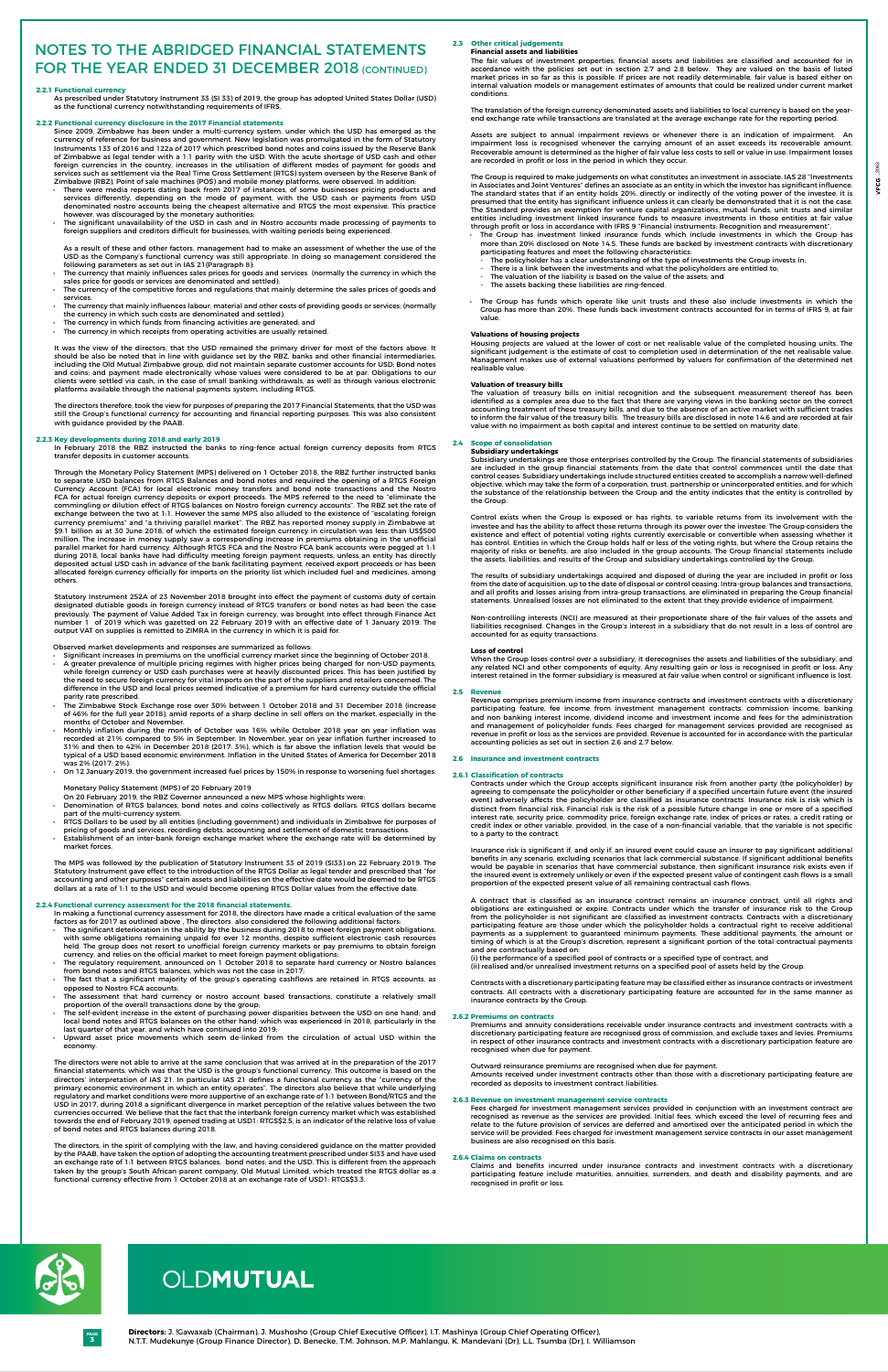**4**

**Directors:** J. !Gawaxab (Chairman), J. Mushosho (Group Chief Executive Officer), I.T. Mashinya (Group Chief Operating Officer), N.T.T. Mudekunye (Group Finance Director), D. Benecke, T.M. Johnson, M.P. Mahlangu, K. Mandevani (Dr), L.L. Tsumba (Dr), I. Williamson

**PAGE**

# OLDMUTUAL

Maturity and annuity claims are recorded as they fall due for payment. Death and disability claims and surrenders as well as general insurance claims are accounted for when notified. Reinsurance recoveries are accounted for in the same period as the related claim.

Amounts paid under investment contracts other than those with a discretionary participating feature are recorded as deductions from investment contract liabilities.

Claims incurred in respect of short-term insurance general business consist of claims, and claims handling expenses paid during the financial year, together with the movement in the provision for outstanding claims.

Claims outstanding comprise provision for the Group's estimate of the ultimate cost of settling all claims incurred but unpaid at the reporting date whether reported or not, and an appropriate prudential margin. Claims outstanding are assessed by reviewing individual claims and making allowance for claims incurred but not yet reported, the effect of both internal and external foreseeable events, such as change in claims handling procedure, inflation, judicial trends, legislative changes and past experience and trends. Anticipated reinsurance recoveries are disclosed separately as assets. Reinsurance and other recoveries are assessed in a manner similar to the assessment of claims outstanding. Claim provisions for claims outstanding are discounted where there is a particularly long period from incident to claims settlement and where there exists a suitable claims pattern from which to calculate the discount.

# **2.6.5 Insurance contract liabilities**

Insurance contract provisions are measured using the Financial Soundness Valuation (FSV) method as set out in the guidelines issued by the Actuarial Society of South Africa (ASSA) in Standard of Actuarial Practice (SAP) 104 (version 8). Under this guideline, provisions are valued using realistic expectations of future experience, with prescribed margins for prudence and deferral of profit emergence.

Provisions for investment contracts with a discretionary participating feature are also computed using FSV method. Surplus allocated to policyholders but not yet distributed (that is bonus smoothing reserve) related to these contracts is included as a carrying value of liabilities.

Investment options and guaranteed payments are computed on the prospective deposit method, which produces reserves equal to the present value of future benefit payments.

Derivatives embedded in an insurance contract are not separated and measured at fair value if the embedded derivative itself qualifies for recognition as an insurance contract. The entire contract is measured as described above.

The Group performs liability adequacy testing on its insurance liabilities (including insurance liabilities with discretionary participating features) to ensure that the carrying amount of its liabilities is sufficient in view of estimated future cash flows. When performing the liability adequacy test, the Group discounts all contractual cash flows and compares this amount to the carrying value of the liability. Where a shortfall is identified, an additional provision is made.

The provision estimation techniques and assumptions are periodically reviewed, with any changes in estimates being reflected in profit or loss as they occur.

Whilst the directors consider that the gross insurance contract provisions and the related reinsurance recovery are fairly recognised on the basis of the information currently available to them, the ultimate liability will vary as a result of subsequent information and events and may result in significant adjustments to the amount provided. The Group applies shadow accounting in relation to certain insurance contract provisions, which are supported by owner-occupied properties, on which unrealized gains and losses are recognised within equity.

# **2.6.6 Investment contract liabilities**

Liabilities for investment contracts without a discretionary participating feature are classified as financial liabilities at fair value through profit or loss and are measured at fair value. For unit linked and market linked contracts, this is calculated as the account balance, which is the value of the units allocated to the policyholder, based on the bid price value of the assets in the underlying fund (adjusted for tax). For other linked contracts, the fair value of the liability is determined by reference to the fair value of the underlying assets, and is in accordance with the FSV method, except that negative dollar reserves arising from the capitalisation of future margins are not permitted. The fair value of the liability is subject to the "deposit floor" such that the liability established cannot be less than the amount repayable on demand.

### **2.6.7 Acquisition costs on long-term insurance**

- it is held within a business model whose objective is achieved by both collecting contractual cash flows and selling financial assets; and
- its contractual terms give rise on specified dates to cash flows that are solely payments of principal and interest on the principal amount outstanding.

Acquisition costs, disclosed as sales remuneration, comprise all direct and indirect costs arising from the sale of insurance contracts. The FSV method, used to determine insurance contract provisions and provisions for investment contracts with a discretionary participating feature, makes implicit allowance for the deferral of acquisition costs; therefore, no explicit deferred acquisition cost asset is recognised in the statement of financial position for the contracts issued in these areas.

### **2.6.8 Deferred acquisition costs in respect of investment management service contracts**

Costs that are directly attributable to securing an investment management service contract are deferred if they can be identified separately and measured reliably and it is probable that they will be recovered. The costs represent the contractual right to benefit from providing investment management services and is amortised as the related revenue is recognised.

# **2.7 Investment property**

Investment property is real estate held to earn rentals and/or for capital appreciation. It does not include owner-occupied property.

Investment properties are initially measured at cost and subsequently at fair value. Recorded values are determined by internal professional valuers who perform valuations annually. The recorded values are tested by comparing with values determined by independent external valuers for a sample of properties accounting for at least 65% of the total value of the property portfolio, or for at least the top twenty five buildings by value and for properties being valued for the first time.

The valuation methodology adopted is dependent upon the nature of the property. The investment method was applied on all income producing properties. This method was applied on industrial, retail and commercial properties and offices. The direct comparison method was applied to land holdings and residential properties. Property developments are valued in a similar manner to income generating assets except where information about future net income cannot be determined with sufficient confidence, in which case fair value is estimated with reference to the value of the land, and the cost of construction to date.

Surpluses and deficits arising from changes in fair value are reflected in profit or loss.

For properties reclassified during the year from property and equipment to investment properties, any revaluation gain arising is initially recognised in profit or loss to the extent of previously charged impairment losses. Any residual excess is taken to the revaluation reserve. Revaluation deficits are recognised in the revaluation reserve to the extent of previously recognised gains and any residual deficit is accounted for in profit or loss.

Investment properties that are reclassified to owner occupied property should be revalued at date of transfer, with any difference recognised in profit or loss. Its fair value at date of reclassification becomes its fair value for subsequent accounting.

# **2.8 Financial instruments**

# **Recognition and derecognition**

# **Classification and measurement of financial assets and financial liabilities**

 IFRS 9 replaces the provisions of IAS 39 'Financial instruments: Recognition and measurement' that relate to the recognition, classification and measurement of financial instruments, impairment of financial assets and hedge accounting. The adoption of IFRS 9 from 1 January 2018 resulted in changes in accounting policies and adjustments to the amounts recognised in the financial statements. The new accounting policies effective from 1 January 2018 are set out below.

# **Initial recognition of financial assets**

- Under IFRS 9, on initial recognition, a financial asset is classified as measured at:
- − Amortised cost;
- Fair Value through Other Comprehensive Income (FVOCI) which may include debt or equity instruments; or
- Fair Value through Profit and Loss (FVTPL).
- IFRS 9 eliminates the previous IAS 39 categories for financial assets of held to maturity, loans and receivables and available for sale.

The classification of financial assets under IFRS 9 is based on whether the financial assets are equity instruments, debt instruments held or derivative assets. Equity instruments and derivative assets are mandatorily categorised as financial assets at FVTPL. The classification and measurement of debt instruments is dependent on the business model in which the financial asset is managed and its contractual cash flow characteristics. Derivatives embedded in contracts where the host is a financial asset in the scope of the standard are not accounted for separately. Instead, the hybrid financial instrument as a whole is assessed for classification.

A debt instrument is classified as a financial asset at amortised cost if it meets both of the following conditions (and is not designated as at FVTPL):

- 12-month ECLs: these are ECLs that result from possible default events within the 12 months after the reporting date; and
- − Lifetime ECLs: these are ECLs that result from all possible default events over the expected life of a financial instrument.

# Notes to the ABRIDGED financial statements FOR THE YEAR ENDED 31 DECEMBER 2018 (CONTINUED)



- − it is held within a business model whose objective is to hold assets to collect contractual cash flows; and
- − its contractual terms give rise on specified dates to cash flows that are solely payments of principal and interest on the principal amount outstanding.

 A debt instrument is measured at FVOCI if it meets both of the following conditions (and is not designated as at FVTPL):

On initial recognition of an equity instrument that is not held for trading, the instrument may be irrevocably designated at FVOCI. In such an instance, changes in the equity instrument's fair value are recorded in other comprehensive income (OCI). This election is made on an investment-by-investment basis.

All debt instrument financial assets that were not classified as measured at amortised cost or FVOCI are measured at FVTPL. On initial recognition, the Group may irrevocably designate a debt instrument financial asset that otherwise meets the requirements to be measured at amortised cost or at FVOCI or at FVTPL if doing so eliminates or significantly reduces an accounting mismatch that would otherwise arise.

Transaction costs that are directly attributable to the acquisition of financial assets are expensed in profit or loss for financial assets initially classified at FVTPL. For financial assets not classified at FVTPL, transaction costs are added to or deducted from the fair value at initial recognition.

# **Initial recognition of financial liabilities**

IFRS 9 largely retains the requirements in IAS 39 for the classification and measurement of financial liabilities. On initial recognition financial liabilities are measured at fair value plus or minus, in the case of financial liabilities not classified at FVTPL, transaction costs that are incremental and directly attributable to the issue of the financial liability. Transaction costs of financial liabilities carried at FVTPL are expensed in profit or loss.

# **Subsequent measurement of financial assets**

The following accounting policies apply to the subsequent measurement of financial assets.

| <b>Financial assets at EVTPL</b>   | These assets are subsequently measured at fair value.<br>Net gains and losses, including any interest or dividend<br>income, are recognised in profit or loss.                                                                                                                                                                                                         |  |  |
|------------------------------------|------------------------------------------------------------------------------------------------------------------------------------------------------------------------------------------------------------------------------------------------------------------------------------------------------------------------------------------------------------------------|--|--|
| Financial assets at amortised cost | These assets are subsequently measured at amortised<br>cost using the effective interest method. The amortised<br>cost is reduced by impairment losses. Interest income,<br>foreign exchange gains and losses and impairment<br>are recognised in profit or loss. Any gain or loss on<br>derecognition is recognised in profit or loss.                                |  |  |
| Debt investments at FVOCI          | These assets are subsequently measured at fair<br>value. Interest income calculated using the effective<br>interest method, foreign exchange gains and losses<br>and impairment are recognised in profit or loss.<br>Other net gains and losses are recognised in OCI. On<br>derecognition, gains and losses accumulated in OCI are<br>reclassified to profit or loss. |  |  |
| <b>Equity investments at FVOCI</b> | These assets are subsequently measured at fair value.<br>Dividends are recognised as income in profit or loss<br>unless the dividend clearly represents a recovery of<br>part of the cost of the investment. Other net gains and<br>losses are recognised in OCI and are never reclassified<br>to profit or loss.                                                      |  |  |

# **Subsequent measurement of financial liabilities**

IFRS 9 largely retains the requirements in IAS 39 for the measurement of financial liabilities with one exception. Fair value movements attributable to changes in the credit risk of a financial liability designated at FVTPL is recorded in other comprehensive income and not recycled to profit or loss. The balance of the fair value movement is recorded in profit or loss.

Apart from the implementation of the expected credit loss model, other significant changes in the classification and measurement of financial assets and liabilities as illustrated above have been described below.

**Business model assessment**

The Group makes an assessment of the objective of a business model across its various business units to determine the appropriate classification basis of financial instruments. The Information considered includes:

# **Banking and lending**

 • The stated policies and objectives for the portfolio and the operation of those policies in practice. In particular, whether management's strategy focuses on earning contractual interest revenue, maintaining a particular interest rate profile, matching the duration of the financial assets to the duration of the liabilities that are funding those assets or realising cash flows through the sale of the assets;

 • the risks that affect the performance of the business model (and the financial assets held within that business model) and how those risks are managed;

 • how managers of the business are compensated – e.g. whether compensation is based on the fair value of the assets managed or the contractual cash flows collected; and

 • the frequency, volume and timing of sales in prior periods, the reasons for such sales and its expectations about future sales activity. However, information about sales activity is not considered in isolation, but as part of an overall assessment of how the business's stated objective for managing the financial assets is achieved and how cash flows are realised.

# **Insurance business**

The business holds assets to back insurance liabilities and it elects to designate and measure all the interest bearing assets at fair value through profit and loss to avoid an accounting mismatch with the liabilities which are measured at fair value. Trade and other receivables are measured at armotised cost using a simplified balanced impairment tool. Equities are classified as financial assets at fair value through profit or loss.

# **Rest of Group**

The other businesses performs their model through performing an SPPI (solely payments of principal and interest) test, an assessment of whether contractual cash flows are solely payments of principal and interest for the interest bearing investments. In terms of IAS39, trade receivables were classified as loans and receivables and were measured at amortised cost using a simplified provisioning matrix. IFRS 9 allows for use of the simplified provision matrix which considers historical loss experience when determining expected credit losses.

# **Impairment of financial assets**

IFRS 9 replaces the 'incurred loss' model in IAS 39 with an 'expected credit loss' (ECL) model and results in credit losses being recognised earlier than under IAS 39. The new impairment model applies to financial assets measured at amortised cost (for example mandatory reserve deposits with central banks, reinsurers'

share of policyholder liabilities, loans and advances, trade and other receivables, cash and cash equivalents, and corporate debt securities held by the Group) and corporate debt investments measured at FVOCI, but not to investments in equity instruments. As a consequence of the new standard, the Group has revised its impairment methodology under IFRS 9 for each of these classes of assets. The impact of the change in impairment methodology on the company's total equity is disclosed in note 13.

The ECL impairment loss allowance is an unbiased, probability-weighted amount determined by evaluating a range of possible outcomes that reflects reasonable and supportable information that is available without undue cost or effort of past events, current conditions and forecasts of forward-looking economic conditions. The ECL model is dependent on the availability of relevant and accurate data to determine whether a significant increase in credit risk occurred since initial recognition, the probability of default (PD), the loss given default (LGD) and the possible exposure at default (EAD). Of equal importance is sound correlation between these parameters and forward-looking economic conditions.

ECL reflects an entity's own expectations of credit losses. However, when considering all reasonable and supportable information that is available without undue cost or effort in estimating ECL, an entity should also consider observable market information about the credit risk of the particular financial instrument or similar financial instruments.

In the absence of sufficient depth of data, management apply expert judgment within a governance framework to determine the required parameters. The expert judgement process is based on available internal and external information. Due to differences in availability of data and maturity of credit risk management across the Group, different approaches are used to determine the key parameters.

Estimates regarding credit risk parameters and the impact of forward-looking information used in the calculation of the ECL loss amount should be reviewed at each reporting date and updated if necessary.

The ECL loss amount depends on the specific stage where the financial instrument has been allocated to within the ECL model:

- − Stage 1: At initial recognition a financial instrument is allocated into stage 1, except for purchased or originated credit impaired financial instruments.
- − Stage 2: A financial instrument is allocated to stage 2 if there has been a significant increase in credit risk since initial recognition of the financial instrument.
- − Stage 3: A financial instrument is allocated to stage 3 if the financial instrument is in default or is considered to be credit impaired.

Under IFRS 9, impairment loss allowances are measured on either of the following bases: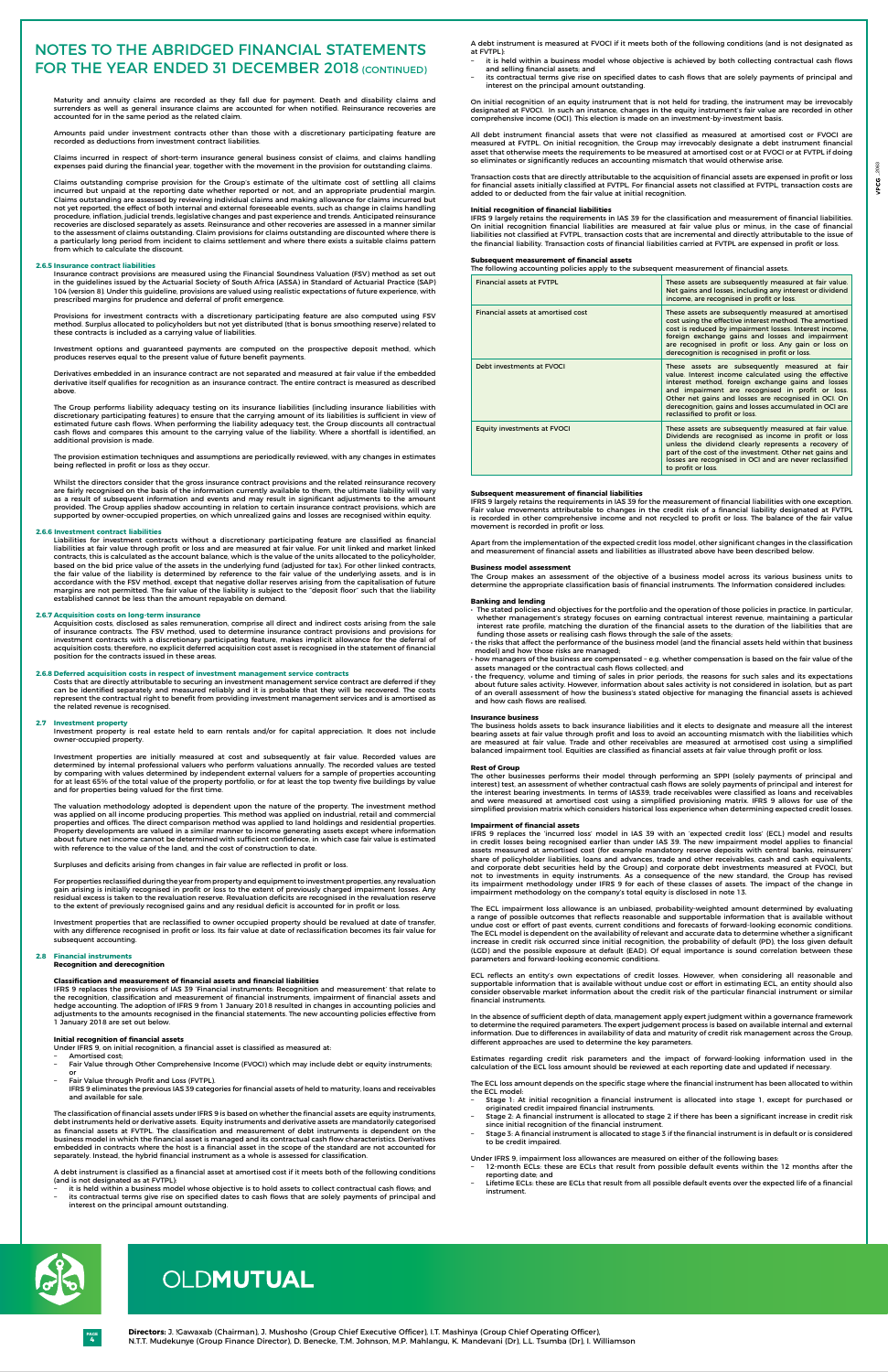**5**

**Directors:** J. !Gawaxab (Chairman), J. Mushosho (Group Chief Executive Officer), I.T. Mashinya (Group Chief Operating Officer), N.T.T. Mudekunye (Group Finance Director), D. Benecke, T.M. Johnson, M.P. Mahlangu, K. Mandevani (Dr), L.L. Tsumba (Dr), I. Williamson

**PAGE**

# OLDMUTUAL

# **Group's assessment**

- Financial assets that are determined to have low credit risk at the reporting date; and
- Financial assets where credit risk (i.e. the risk of default occurring over the expected life of the financial instrument) has not increased significantly since initial recognition.

The Group measures loss allowances at an amount equal to lifetime ECLs, except for the following, which are measured as 12-month ECLs:

The Group has elected to apply the IFRS 9 simplified approach in measuring expected credit losses. This uses a provision matrix when determining the lifetime expected loss allowance for all trade receivables, contract assets and lease receivables.

- The primary risk driver aligns to the quantitative credit risk assessments performed, such as the credit score, credit rating, probability of default or arrears aging of a financial instrument.
- The secondary risk assessment considers a broad range of qualitative risk factors based on a forward looking view such as economic and sector outlooks. The secondary risk assessment can be performed on a portfolio basis as opposed to a quantitative assessment at a financial instrument level.

When determining whether the credit risk of a financial asset has increased significantly since initial recognition and when estimating ECLs, the Group considers quantitative and qualitative information, based on the Group's historical experience, credit assessment and including forward-looking information. The Group's assessment of a significant increase in credit risk from initial recognition consists of a primary and secondary risk driver as follows:

 These primary and secondary risk drivers are included by the Group as part of the ongoing credit risk management.

When making a quantitative assessment, the Group uses the change in the probability of default occurring over the expected life of the financial instrument. This requires a measurement of the probability of default at initial recognition and at the reporting date.

A rebuttable assumption is that the credit risk since initial recognition has increased significantly if a financial instrument is 30 days past due on any payments or is one payment in arrears. It is not anticipated that this assumption will be rebutted.

The maximum period considered when estimating ECLs is the maximum contractual period over which the Group is exposed to credit risk. The ECL calculation of a financial instrument takes into account both the contractual and available behavioural repayment patterns over the relevant estimation period.

A financial asset is in default when the financial asset is credit-impaired or if the Basel definition of default is met. Where applicable, the rebuttable presumption that default does not occur later than when a financial asset is 90 days past due, is applied.

### **Loans and advances**

Balances outstanding in respect of advances are considered to be of a financing nature. Accordingly, these amounts, less interest in suspense and specific and general risk provisions, are treated as receivables. Specific impairment is made when the repayment of identified advances is in doubt and reflects estimated losses. In determining specific impairment, the value of collateral held on mortgage advances is deducted from arrear balances. A prudent valuation of collateral is made by the Group's valuators. Portfolio impairment is made in respect of an estimate to cover the inherent risk in lending and advancing, which cannot be stated in specific terms.

- The Group applies judgment in determining whether a significant increase in credit risk took place since initial recognition of financial assets at amortised cost. Judgment was applied in identifying the qualitative and quantitative triggers and thresholds used to identify significant increases in credit risk since initial recognition of the financial assets. Depending on the availability of reasonable and supportable information without undue cost or effort, significant increases in credit risk is identified through increases in behaviour risk, arrears aging and portfolio assessments. The Company makes use of the rebuttable presumption that a significant increase in credit risk has taken place when a financial asset is 30 days past due or one payment in arrears. The assessments are carried out on regular basis as part of the credit risk management activities of the Group.
- The Group applies judgment in identifying default and credit-impaired financial assets. The Group considers the arrears category where the balance has been allocated to or whether the balance is in legal review, debt review or under administration. In less sophisticated systems balances are considered to be in default when the balances have been past due for 90 days or more or have been identified to be in default after applying expert judgment. Financial assets are credit impaired when one or more events with a detrimental impact on the expected cash flows have taken place.
- The calculation of the ECL balance is primarily influenced by the stage allocation of the balance and the risk parameters. The Group makes use of estimates of PDs, LGDs and EADs to calculate the ECL balance for financial assets at amortised cost. Depending on the relevant information available PDs are based on a behavioural scoring model and historic default rate curves or are determined through internally developed statistical models. LGDs are derived from a default recovery time series model that takes recency of payments into account or through internally developed statistical models. EADs are determined with reference to expected amortisation schedules and taking into account credit conversion factors as applicable for undrawn or revolving facilities.
- − The ability to include forward-looking information in the measurement of ECL balances is dependent on the existence of reliable and quantifiable correlation between forward-looking factors and changes in the

The Reserve Bank of Zimbabwe (RBZ) also requires the Group to provide for provisions for loan losses rather than impairment losses as determined in accordance with International Accounting Standard (IFRS 9) "Financial Instruments: Recognition and Measurement". Where the provision as per RBZ guidelines is higher than the IFRS 9 impairment losses, the excess is treated as an appropriation of equity.

# **Measurement of expected credit losses (ECL)**

ECLs are measured as the present value of all cash shortfalls (i.e. the difference between the cash flows due to the entity in accordance with the contract and the cash flows that the Group expects to receive). ECLs are discounted at the effective interest rate of the financial asset.

For presentation the ECL allowances are deducted from the gross carrying amount of the assets. ECLs are presented separately in the consolidated income statement.

### **Significant judgments and estimates**

In determining the ECL allowances for loans and advances the following significant judgments and estimates were considered. The availability of information and the sophistication of credit risk management systems and protocols will influence the judgments made and estimates considered.

# Notes to the ABRIDGED financial statements FOR THE YEAR ENDED 31 DECEMBER 2018 (CONTINUED)

ost of the space leased by companies in the group is leased from Old Mutual Property Investment Company (OMPIC)

ECL balance. When such correlations do not exist and where applicable, management applies expert judgment to determine an overlay provision to incorporate best estimates of the impact of forward-looking information. Any overlay provision is based on available information and qualitative risk factors within a governed process. The incorporation of forward-looking information into the ECL balances is an area where further development is expected as industry practice or emerges.

# **2.9 Related parties**

Parties are considered to be related if one party has the ability to control the other party or exercise significant influence over the other party in making financial and operational decisions. The Group has related party relationships with its subsidiaries, fellow subsidiaries, the parent company directors and key management personnel. Transactions and balances are reflected in note 21.

# **2.10 Segment reporting**

The Group's results are analysed and reported consistently with the way that management and the Directors consider information when making operating decisions and also with the basis on which resources are allocated and performance assessed by management and Directors. The operating segments are Life assurance, General insurance, Banking, Asset management, and other (being the Holding Company and other Group entities).

There are four principal business activities from which the Group generates revenues. These are Life assurance (premium income), General insurance (premium income), Asset management (fee and commission income) and Banking (banking interest and fee income). In addition to this, investment returns are also earned on funds invested. The revenues generated in each reported segment can be seen in the analysis of Profits and Losses and the Statement of Financial Positions in note 3.

# **2.11 Foreign currency translation**

Foreign currency transactions are translated at the spot exchange rate at the date of the transaction. Monetary assets and liabilities denominated in foreign currencies are translated into the relevant functional currency at rates of exchange ruling at the reporting date. Non-monetary assets and liabilities denominated in foreign currencies that are recognised at fair value are translated into the functional currency at foreign exchange rates ruling at the dates the fair values were determined.

Non-monetary assets and liabilities denominated in foreign currencies that are recognised at historical cost are translated into the functional currency at the rate of exchange ruling at the date of the initial recognition of the asset and liability and are not subsequently translated. Exchange gains and losses on the translation and settlement during the period of foreign monetary assets and liabilities are recognised in profit or loss. Exchange differences for non-monetary items are recognised in other comprehensive income when the changes in the fair value of the non-monetary items are recognised in other comprehensive income and in profit or loss if the changes in fair value of the non-monetary item are recognised in profit or loss.

Where the exchange rate is officially fixed by government, the Group will assess the extent to which immediate value can be obtained at the official exchange rate. Where the lack of exchangeability is not significant in extent, assets and liabilities will be translated at the official exchange rate. Where there is a significant lack of exchangeability which is temporary in nature, the group will use the first subsequent exchange rate at which exchangeability can be realized. In instances where lack of exchangeability, in the group's judgement is long term in nature, the group will estimate a premium or discount on the official exchange rate which faithfully presents the prevailing economic circumstances taking into account observable market variables.

Sensitivities on the exchange rate are disclosed under Note 22

# **2.12 New and amended standards**

The Group has adopted the following standards and amendments for the first time in their annual reporting period commencing 1 January 2017:

- Amendments to IAS 12 'Income Taxes', recognition of deferred tax assets for unrealised losses, effective for annual periods beginning on or after 1 January 2017
- Amendments to IAS 7 'Statement of Cash Flows', disclosure initiative, effective for annual periods beginning on or after 1 January 2017; and
- Amendments to IFRS 12 'Disclosure of Interests in other entities' (part of Improvements to IFRS 2014 to 2016 Cycle).

The adoption of these amendments did not have any material impact on the current period and is not likely to affect future periods.

### **2.13 Forthcoming requirements**

# **Future amendments not early adopted in the 2018 annual financial statements**

Certain new accounting standards and interpretations have been published that are not mandatory for 31 December 2018 reporting periods and have not been early adopted by the Group. These are set out as follows:

# **IFRS 16 Leases (effective for accounting periods beginning on or after 1 January 2019)**

The IASB issued IFRS 16 in January 2016. IFRS 16 replaces IAS 17 'Leases' and its related interpretations for reporting periods beginning on or after 1 January 2019.

The Group as lessee: IFRS 16 introduces a 'right-of-use' model whereby the lessee recognises a right of use asset and an associated financial obligation to make lease payments for all leases with a term of more than 12 months. The asset will be amortised over the lease term and the financial liability measured at amortised cost with interest recognised in profit and loss using the effective interest rate method.

The Group as lessor: IFRS 16 substantially carries forward the lessor accounting requirements in IAS 17. Accordingly, a lessor continues to classify and account for its leases as operating leases or finance leases.

The Group carried out an assessment of the impact of IFRS 16 and below is a table which shows the impact at entity level as well as the consolidated group position.

| <b>Company</b>                                                                                     | <b>Increase of</b><br>assets | <b>Increase of</b><br><b>liabilities</b> |  |  |  |  |
|----------------------------------------------------------------------------------------------------|------------------------------|------------------------------------------|--|--|--|--|
| <b>OMZIL Co</b>                                                                                    | 6406                         | 6406                                     |  |  |  |  |
| <b>OMLAC</b> (unconsolidated)                                                                      | 1780 172                     | 1 780 172                                |  |  |  |  |
| <b>OMSS</b>                                                                                        | 1 345 169                    | 1 345 169                                |  |  |  |  |
| <b>CABS</b>                                                                                        | 4615156                      | 4615156                                  |  |  |  |  |
| <b>OMIG</b>                                                                                        | 223 686                      | 223 686                                  |  |  |  |  |
| <b>OMFIN</b>                                                                                       | 34 062                       | 34 062                                   |  |  |  |  |
| <b>CABS CUS</b>                                                                                    | 38 213                       | 38 213                                   |  |  |  |  |
| <b>OMSEC</b>                                                                                       | 6866                         | 6866                                     |  |  |  |  |
| <b>OMP</b>                                                                                         | 393 521                      | 393 521                                  |  |  |  |  |
| <b>OMICO</b>                                                                                       | 379 780                      | 379 780                                  |  |  |  |  |
| <b>Total</b>                                                                                       | 8 8 2 3 0 3 1                | 8 8 2 3 0 3 1                            |  |  |  |  |
| Most of the speed longed by companies in the quarter is longed from Old Mutual Dreporty Investment |                              |                                          |  |  |  |  |

| <b>OMZIL Consolidated after group eliminations</b> | 21 096 | 21 096 |
|----------------------------------------------------|--------|--------|
|                                                    |        |        |

# **2.14 Risk management Overview**

 OMZIL's principal risks have been determined by assessing the possible effects on its reputation, its stakeholders, its earnings, capital and liquidity, and the future sustainability of its business. The risk landscape is changing rapidly, particularly in the context of the persistent volatile, uncertain, complex and ambiguous global and local macroeconomic environment. OMZIL's business is also affected by a number of risks inherent to the products it offers and the industry it operates in, such as exposure to market levels, interest rates and insurance liability risk. The risks are closely monitored and overseen by OMZIL Group management and reported to the Board on a regular basis.

# **Liability risk**

 OMZIL assumes liability risk, sometimes referred to as insurance risk, by issuing insurance contracts under which it agrees to compensate the policyholder or beneficiary if a specified uncertain future event affecting the policyholder occurs. This risk includes mortality and morbidity risk, as well as non-life risk from events such as fire. Mortality and morbidity risk is the risk that death, critical illness and disability claims are different from expected levels. Higher than expected claim levels will reduce expected profits. The risk is managed through experience monitoring and investigation; product design and pricing; robust underwriting practices; and in some instances reinsurance.

### **Market risk**

 This is the risk of a financial impact arising from changes in the value of financial assets or financial liabilities from changes in equity, bond and property prices, interest rates and foreign exchange rates. The OMZIL Group has put in place a robust market risk management framework that include a set of policies, principles and governance processes to monitor and manage market risk within the business and in accordance with local regulatory requirements. The framework sets the boundaries for risk taking with approved limit structure and early warning triggers that ensures management is informed promptly of potential issues.

# **Credit and counterparty risk**

 Credit risk is defined as the risk that one party to a financial instrument will cause a financial loss to the OMZIL Group by failing to discharge an obligation to repay cash or deliver another financial asset. Credit risk arises from a number of activities of the Group, such as banking, lending, trading and investing. The Group has adopted a policy of dealing with credit-worthy counterparties and obtaining sufficient collateral where

appropriate, as a means of mitigating the financial loss from defaults.

# **Liquidity risk**

 The risk that available liquid assets will be insufficient to meet changing market and business conditions, liabilities, funding of asset purchases or an increase in client demands for cash. Ultimate responsibility for liquidity risk management rests with the Board of Directors, which has built an appropriate liquidity risk management framework for the management of the OMZIL Group's short, medium and long-term funding and liquidity requirements. The OMZIL Group manages liquidity by maintaining adequate reserves and banking facilities, continuously monitoring forecasted and actual cash flows, and matching the maturity profiles of financial assets and liabilities.

# **Compliance and regulatory risk**

 This is the risk that laws and regulations will be breached. This includes risk of regulatory intervention resulting in sanctions being imposed or temporary restriction on the OMZIL Group's ability to operate and / or additional regulatory capital charges. The OMZIL Group recognises its accountability and responsibilities to all stakeholders under the legal, regulatory and supervisory requirements applicable to its businesses. Compliance and Regulatory risk is managed through a Board approved Compliance Programme, internal policies and processes, and maintaining an independent Compliance function for each business line.

# **Operational risk**

 The risk arising from operational activities, such as failure of a major system, or losses incurred as a consequence of people and/or process failures, including external events. Practices to minimise and mitigate operational risk are embedded across all business units, taking into account the cost versus the benefit of doing so. OMZIL Group Internal Audit provides independent assurance on the adequacy and effectiveness of the system of internal controls.

# **Strategic risk**

 This is the risk that strategic decisions made may adversely affect future earnings and the sustainability of the business. To manage this risk, all new partnership and expansion opportunities are reviewed and evaluated according to strict investment criteria and appropriate governance processes. In addition, oversight committees at both executive and Board levels oversee strategic initiatives.

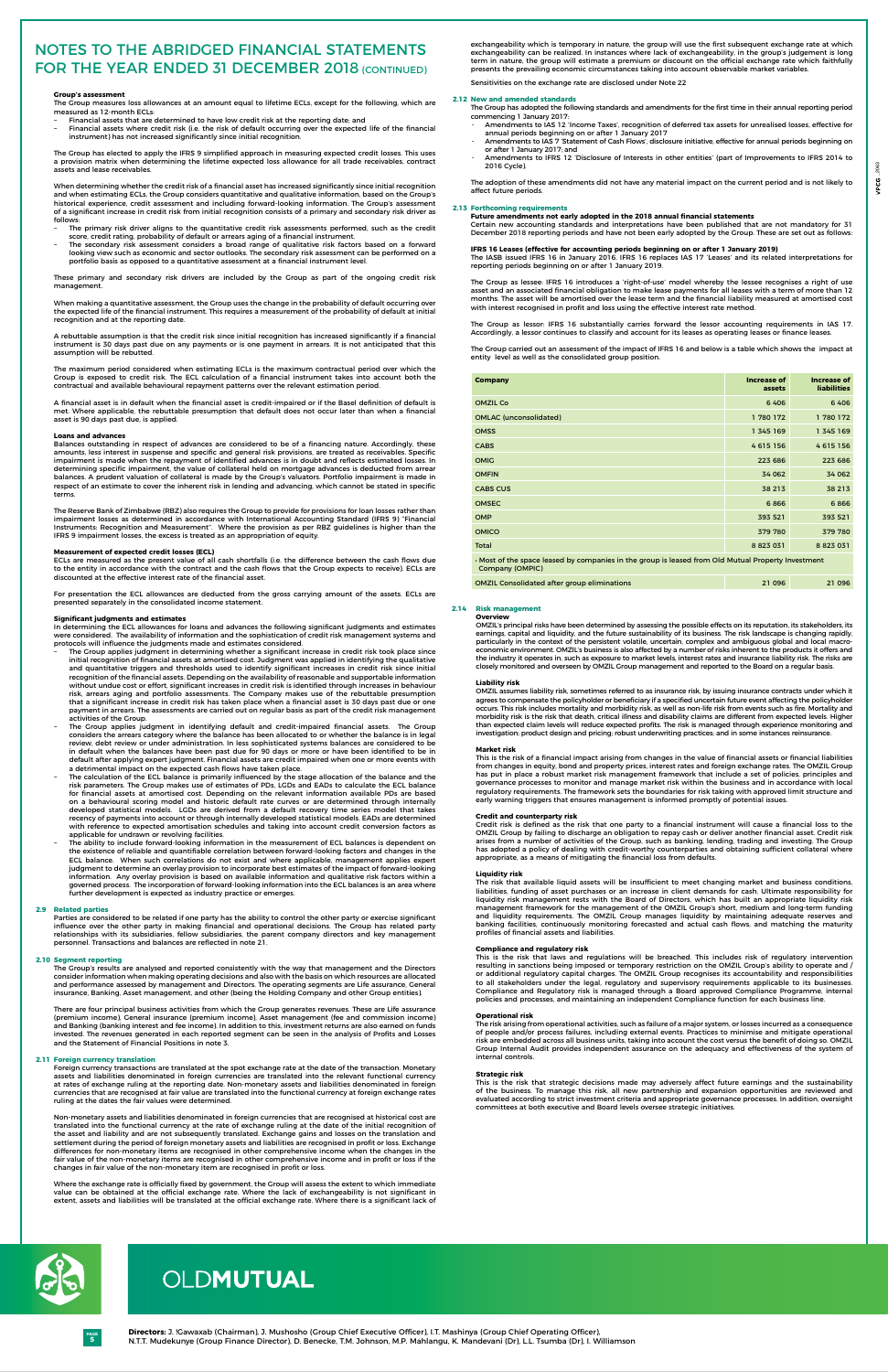**6 PAGE**

# OLDMUTUAL

|   |                                                                                                                            | Life<br><b>Assurance</b>                | General<br><b>Insurance</b>           | <b>Banking</b>                       | <b>Asset</b><br>& Lending Management |                            | <b>Holding Co Consolidation</b><br>& Other Adjustments | <b>Total</b>                                                   |   |
|---|----------------------------------------------------------------------------------------------------------------------------|-----------------------------------------|---------------------------------------|--------------------------------------|--------------------------------------|----------------------------|--------------------------------------------------------|----------------------------------------------------------------|---|
| 3 | <b>Segment information</b>                                                                                                 | Ś.                                      | \$                                    | Ś                                    | \$                                   | \$                         | \$                                                     | \$.                                                            | 3 |
| A | <b>Statement of profit or loss -</b><br>segment information for<br>the year ended 2018                                     |                                         |                                       |                                      |                                      |                            |                                                        |                                                                | в |
|   | Revenue<br>Gross earned premiums<br>Outward reinsurance<br>Net earned premiums                                             | 176 914 692<br>(2679391)<br>174 235 301 | 41 444 323<br>(8599845)<br>32 844 478 | ٠                                    | $\overline{\phantom{a}}$             |                            | (4 243 144)<br>(4243144)                               | 214 115 871<br>(11 279 236)<br>202 836 635                     |   |
|   | Investment income<br>(non banking)<br>Banking interest and                                                                 | 927 643 824                             | 22 065 249                            |                                      | 332 405                              | 261 668 291                |                                                        | (209 836 923) 1 001 872 846                                    |   |
|   | similar income<br>Fee income, commissions and<br>income from service contracts<br>Other income                             | $\sim$<br>5967248<br>23 555             | ÷<br>136 392                          | 108 872 719<br>66 860 355<br>2815017 | 26 060 989<br>880 349                | 15 634 149<br>5 127 576    | (30281474)<br>(7430906)                                | 108 872 719<br>84 241 267<br>1 551 983                         |   |
|   | <b>Total revenue</b>                                                                                                       | 1 107 869 928                           | 55 046 119                            | 178 548 091                          | 27 273 743                           | 282 430 016                |                                                        | (251 792 447) 1 399 375 450                                    |   |
|   |                                                                                                                            |                                         |                                       |                                      |                                      |                            |                                                        |                                                                |   |
|   | <b>Expenses</b><br>Claims and benefits (including<br>change in insurance<br>contract provisions)<br>Reinsurance recoveries | (795 465 764)<br>1 662 406              | (24317788)<br>2 576 031               | ÷.<br>÷.                             |                                      | ÷                          |                                                        | 911 659 (818 871 893)<br>4 238 437                             |   |
|   | Net claims incurred<br>Change in provision for                                                                             | (793 803 358)                           | (21741757)                            |                                      | $\overline{a}$                       | ÷.                         |                                                        | 911 659 (814 633 456)                                          |   |
|   | investment contract liabilities (89 387 393)<br>Fees, commissions and                                                      |                                         |                                       |                                      |                                      |                            |                                                        | (89 387 393)                                                   |   |
|   | other acquisition costs<br>Banking interest payable                                                                        | (14222526)                              | (4625265)                             | (26187959)                           | (435114)                             | ٠                          | 11971636                                               | (33 499 228)                                                   |   |
|   | and similar expenses<br>Impairment charges                                                                                 |                                         | $\overline{\phantom{a}}$              | (32451235)<br>(16468194)             |                                      |                            | 8 2 6 5 7 9                                            | (24184856)<br>(16468194)                                       |   |
|   | Other operating and<br>administration expenses                                                                             | (18226510)                              | (6991732)                             | (54794110)                           | (10726529)                           | (121457208)                | 120 831 222                                            | (91 364 867)                                                   |   |
|   | <b>Profit before tax</b>                                                                                                   | 192 230 141                             | 21 687 365                            | 48 646 593                           | 16 112 100                           | 160 972 808                | (109 811 551)                                          | 329 837 456                                                    |   |
|   | Income tax (expense)/credit                                                                                                | (16553739)                              | (153813)                              | 24 434                               | (4 825 003)                          | (8 433 988)                | 787 022                                                | (29155087)                                                     |   |
|   | Profit for the year                                                                                                        | 175 676 402                             | 21 533 552                            | 48 671 027                           | 11 287 097                           | 152 538 820                | (109 024 529)                                          | 300 682 369                                                    |   |
| A | <b>Statement of profit or loss -</b><br>segment information for the<br>year ended 2017                                     |                                         |                                       |                                      |                                      |                            |                                                        |                                                                |   |
|   | Revenue<br>Gross earned premiums                                                                                           | 160 289 275                             | 37 888 386                            | $\overline{\phantom{a}}$             | $\overline{a}$                       | ÷.                         | (3414700)                                              | 194 762 961                                                    |   |
|   | Outward reinsurance<br>Net earned premiums                                                                                 | (1 906 702)<br>158 382 573              | (8156270)<br>29 732 116               |                                      | ä,                                   |                            | (3414700)                                              | (10 062 972)<br>184 699 989                                    |   |
|   | Investment income<br>(non banking)                                                                                         | 588 056 246                             | 13 506 386                            |                                      | 275015                               | 175 579 264                | (136470645)                                            | 640 946 266                                                    |   |
|   | Banking interest and<br>similar income                                                                                     |                                         |                                       | 91 314 069                           |                                      | 49 946                     |                                                        | 91 364 015                                                     |   |
|   | Fee income, commissions<br>and income from<br>service contracts                                                            | 5341331                                 | 1731167                               | 54 526 850                           | 20 636 709                           | 15 058 006                 | (25608255)                                             | 71 685 808                                                     |   |
|   | Other income                                                                                                               | 24 033                                  | 34 404                                | 2914477                              | 29 142                               | 2072162                    | (2620771)                                              | 2 453 447                                                      |   |
|   | <b>Total revenue</b><br><b>Expenses</b>                                                                                    | 751 804 183                             | 45 004 073                            | 148 755 396                          | 20 940 866                           | 192 759 378                | (168 114 371)                                          | 991 149 525                                                    |   |
|   | Claims and benefits (including<br>change in insurance                                                                      |                                         |                                       |                                      |                                      |                            |                                                        |                                                                |   |
|   | contract provisions)<br>Reinsurance recoveries                                                                             | (545 619 616)<br>1 088 544              | (17401726)<br>2 576 031               | ٠                                    |                                      | ä,                         |                                                        | 820 493 (562 200 849)<br>3 664 575                             |   |
|   | Net claims incurred                                                                                                        | (544 531 072)                           | (14825695)                            |                                      | $\overline{\phantom{a}}$             |                            |                                                        | 820 493 (558 536 274)                                          |   |
|   | Change in provision for<br>investment contract liabilities (51 809 502)                                                    |                                         |                                       |                                      |                                      |                            |                                                        | (51 809 502)                                                   |   |
|   | Fees, commissions and<br>other acquisition costs                                                                           | (9781793)                               | (5932229)                             | (13264770)                           | (172925)                             |                            | 7988399                                                | (21163318)                                                     |   |
|   | Banking interest payable<br>and similar expenses                                                                           |                                         |                                       | (32 740 007)                         |                                      |                            | 12 500 645                                             | (20239362)                                                     |   |
|   | Credit losses and<br>impairment charges                                                                                    |                                         |                                       | (2687262)                            |                                      | (14017)                    |                                                        | (2701279)                                                      |   |
|   | Other operating and<br>administration expenses                                                                             | (17 404 694)                            | (6986227)                             | (57950308)                           | (10059721)                           | (70639464)                 | 69 217 027                                             | (93 823 387)                                                   |   |
|   | Profit before tax                                                                                                          | 128 277 122                             | 17 259 922                            | 42 113 049                           | 10708220                             | 122 105 897                | (77587807)                                             | 242 876 403                                                    | 5 |
|   | Income tax (expense)/credit                                                                                                | (8303295)                               | (1659390)                             |                                      | (3844950)                            | (9 387 940)                | (418585)                                               | (23614160)                                                     |   |
|   | Profit for the year                                                                                                        | 119 973 827                             | 15 600 532                            | 42 113 049                           | 6 863 270                            | 112717957                  | (78 006 392)                                           | 219 262 243                                                    |   |
| в | <b>Statement of financial position -</b>                                                                                   |                                         |                                       |                                      |                                      |                            |                                                        |                                                                |   |
|   | segment information<br>at 31 December 2018                                                                                 |                                         |                                       |                                      |                                      |                            |                                                        |                                                                |   |
|   | <b>Assets</b><br>Investment property<br>Property and equipment<br>Finance Lease receivable                                 | 386 934 707<br>28 829 818<br>7733971    | 449 000<br>485 087                    | 23 492 200<br>71 211 043             | 1 324 904                            | 600 000<br>2 772 275       |                                                        | 411 475 907<br>104 623 127<br>7 733 971                        |   |
|   | Deferred acquisition costs<br>Reinsurer contracts<br>Investments and securities<br>Deferred tax assets                     | 2 278 603 745                           | 640 073<br>4778163<br>48 034 044      | 381 128 999                          | 6 481 031<br>167883                  | 554 005 404<br>523 739     | 723 409                                                | 640 073<br>4 778 163<br>(472 971 273) 2 795 281 950<br>1415031 |   |
|   | Current tax receivable<br>Loans and advances                                                                               | 150 685                                 |                                       | 81726<br>780 494 830                 |                                      | 384847                     |                                                        | 617258<br>780 494 830                                          |   |
|   | Other assets<br>Cash and cash equivalents                                                                                  | 32 304 837<br>21 656 655                | 7078279<br>8848514                    | 80 162 290<br>130 215 750            | 5725731<br>2915792                   | 3 442 656<br>25 880 611    | (877323)<br>(28525334)                                 | 127 836 470<br>160 991 988                                     |   |
|   | <b>Total assets</b>                                                                                                        | 2756214418                              |                                       | 70 313 160 1 466 786 838             | 16615341                             | 587 609 532                |                                                        | (501 650 521) 4 395 888 768                                    | 6 |
|   | <b>Liabilities</b>                                                                                                         |                                         |                                       |                                      |                                      |                            |                                                        |                                                                |   |
|   | Insurance contract liabilities 2 032 233 677<br>Investment contract liabilities 208 922 934                                |                                         | 17 668 026                            |                                      |                                      |                            |                                                        | $-2049901703$<br>208 922 934                                   |   |
|   | Provisions<br>Deferred tax liabilities                                                                                     | 910429<br>52 135 263                    | 83 923<br>13846                       | 5 101 780<br>3 288 280               | 1602966<br>2742                      | 8 5 24 14 2<br>4084179     | (1486056)                                              | 16 223 240<br>58 038 254                                       |   |
|   | Current tax payables<br>Amounts due to                                                                                     | 85 149                                  |                                       |                                      | 297 881                              |                            |                                                        | 383 030                                                        |   |
|   | group companies<br>Amounts owed to<br>bank depositors                                                                      | 4762997                                 | 328726                                | 14397<br>1 167 154 080               | 43 307                               | 81 722 311                 | (1 523 943)                                            | 85 347 795<br>(160 284 576) 1 006 869 504                      |   |
|   | <b>Credit lines</b><br><b>Other liabilities</b>                                                                            | 15 117 596                              | 960 286                               | 53 297 223<br>41 286 166             | 5 208 127                            | 157 015 647                | (128063970)                                            | 53 297 223<br>91 523 852                                       |   |
|   | <b>Total liabilities</b>                                                                                                   | 2314168045                              |                                       | 19 054 807 1 270 141 926             | 7 155 023                            | 251 346 279                |                                                        | (291 358 545) 3 570 507 535                                    |   |
|   | <b>Net assets</b>                                                                                                          | 442 046 373                             | 51 258 353                            | 196 644 912                          | 9460318                              | 336 263 253                | (210291976)                                            | 825 381 233                                                    | 7 |
|   | Shareholders' equity<br>Share capital and premium                                                                          | 30 121 844                              | 9405                                  | 38 000 003                           | 500 200                              | 4 3 5 1 3 2 9              | (72981716)                                             | 1 0 6 5                                                        |   |
|   | Non-distributable reserve<br><b>Revaluation reserve</b>                                                                    | 29 838 703                              | 2 067 167                             | 1 445 851<br>18 995 151              | 728 710                              | 21 374 207                 | (4108040)<br>638 100                                   | 51 346 598<br>19 633 251                                       |   |
|   | Share option reserve<br>Regulatory provisions reserve                                                                      | 3790782                                 | 1 340 539                             | 5 838 165<br>5 186 397               | 2 2 4 2 4 0 5                        | 64 983 763                 | (44533547)                                             | 33 662 107<br>5 186 397                                        |   |
|   | <b>Retained earnings</b>                                                                                                   | 378 295 044<br>442 046 373              | 23 179 759<br>26 596 870              | 127 179 345<br>196 644 912           | 5989003<br>9460318                   | 245 553 954<br>336 263 253 | (89 306 773)<br>(210 291 976)                          | 690 890 332<br>800 719 750                                     |   |
|   | Non-controlling interests                                                                                                  |                                         | 24 661 483                            |                                      |                                      |                            |                                                        | 24 661 483                                                     |   |
|   | <b>Total equity</b>                                                                                                        | 442 046 373                             | 51 258 353                            | 196 644 912                          | 9460318                              | 336 263 253                | (210 291 976)                                          | 825 381 233                                                    |   |

# Notes to the ABRIDGED financial statements FOR THE YEAR ENDED 31 DECEMBER 2018 (CONTINUED)

|    |                                                                                         | <b>Group</b>           | <b>Group</b>           |
|----|-----------------------------------------------------------------------------------------|------------------------|------------------------|
|    |                                                                                         | 2018                   | 2017                   |
|    |                                                                                         | s                      | s                      |
| 4  | <b>Gross earned premiums</b><br><b>Gross premiums</b>                                   |                        |                        |
|    | Single                                                                                  | 3 263 372              | 2 660 298              |
|    | Recurring                                                                               | 22 559 993             | 17 505 788             |
|    | <b>Individual business</b>                                                              | 25 823 365             | 20 166 086             |
|    | Single                                                                                  | 58 046 507             | 58 509 238             |
|    | Recurring                                                                               | 90 806 007             | 79 364 950             |
|    | <b>Group business</b>                                                                   | 148 852 514            | 137874188              |
|    | <b>General insurance</b>                                                                | 39 439 992             | 36 722 687             |
|    | <b>Total gross premiums</b>                                                             | 214 115 871            | 194 762 961            |
|    | Comprising                                                                              |                        |                        |
|    | Insurance contracts                                                                     | 51 624 667             | 39 286 937             |
|    | Investment contracts with discretionary participating features                          | 123 051 212            | 118 753 337            |
|    | General insurance                                                                       | 39 439 992             | 36 722 687             |
|    | <b>Total gross written premium</b>                                                      | 214 115 871            | 194 762 961            |
| 5. | <b>Investment income (non banking)</b>                                                  |                        |                        |
|    | <b>Dividend income</b>                                                                  |                        |                        |
|    | Financial assets at fair value through profit or loss<br>Financial assets-other         | 49 507 434             | 22 790 893             |
|    | Interest income<br>Interest bearing securities                                          | 10 248 680             | 11 964 934             |
|    | <b>Net rental income</b>                                                                |                        |                        |
|    | Investment property                                                                     | 12 597 480             | 10326217               |
|    | <b>Realised gains and losses</b>                                                        |                        |                        |
|    | Financial assets at fair value through profit or loss                                   | 43 909 205             | 16 528 326             |
|    | <b>Unrealised gains and losses</b>                                                      |                        |                        |
|    | Investment property<br>Financial assets at fair value through profit or loss            | 4575960<br>881 034 087 | 6348026<br>572 987 870 |
|    |                                                                                         | 885 610 047            | 579 335 896            |
|    |                                                                                         |                        |                        |
|    | Total investment returns included in income statement                                   | 1 001 872 846          | 640 946 266            |
|    |                                                                                         |                        |                        |
| 6  | <b>Banking interest and similar income</b><br>Interest and similar income               |                        |                        |
|    | <b>Loans and advances</b>                                                               |                        |                        |
|    | Investments                                                                             | 19 687 153             | 15875002               |
|    | Loans and advances                                                                      | 89 185 566             | 75 489 013             |
|    | <b>Total interest and similar income</b>                                                | 108 872 719            | 91 364 015             |
|    | <b>Interest Expense:</b>                                                                |                        |                        |
|    | <b>Credit lines</b>                                                                     | (4042361)              | (2768551)              |
|    | Savings certificates deposits                                                           | (19171170)             | (16 987 029)           |
|    | Term deposits                                                                           | (12717)                | (10076)                |
|    | Savings deposits                                                                        | (958608)               | (473 706)              |
|    | <b>Total interest expense</b>                                                           | (24184856)             | (20 239 362)           |
|    | Net interest income                                                                     | 84 687 863             | 71 124 653             |
|    |                                                                                         |                        |                        |
| 7. | Fee income, commissions and income from service contracts<br><b>Banking operations:</b> |                        |                        |
|    | Commissions                                                                             | 27 794 196             | 22 149 454             |
|    | Service fees                                                                            | 14 963 110             | 17317618               |
|    | <b>Administration fees</b>                                                              | 24 105 117             | 16 790 944             |
|    | Total fee income and commission from banking operations                                 | 66 862 423             | 56 258 016             |
|    | Long term business                                                                      | 5967248                | 5 341 332              |
|    |                                                                                         |                        |                        |
|    | Asset management business                                                               | 11 411 596             | 10 086 460             |
|    |                                                                                         | 84 241 267             | 71 685 808             |
| 8  | <b>Claims and benefits</b>                                                              |                        |                        |
|    | Claims and benefits (including change in                                                |                        |                        |
|    | insurance contract provisions):                                                         |                        |                        |
|    | Increase in insurance contracts provision                                               | 693 699 989            | 445 822 666            |
|    | Gross claims expenses (refer to analysis in note 8.1 below)                             | 125 759 958            | 117 037 625            |
|    | Shadow accounting to revaluation reserve (see note 9.1 below)                           | (588054)               | (659 442)              |
|    |                                                                                         | 818 871 893            | 562 200 849            |



|   |                                              | Life             | General          | <b>Banking</b> | <b>Asset</b>             |             | <b>Holding Co Consolidation</b> |                 |
|---|----------------------------------------------|------------------|------------------|----------------|--------------------------|-------------|---------------------------------|-----------------|
|   |                                              | <b>Assurance</b> | <b>Insurance</b> |                | & Lending Management     |             | & Other Adjustments             | <b>Total</b>    |
| 3 | <b>Segment information</b>                   | \$               | \$               |                | Ś                        | Ś           | Ś                               | \$              |
| в | <b>Statement of financial position -</b>     |                  |                  |                |                          |             |                                 |                 |
|   | segment information at<br>31 December 2017   |                  |                  |                |                          |             |                                 |                 |
|   | <b>Assets</b>                                |                  |                  |                |                          |             |                                 |                 |
|   | Investment property                          | 380 770 678      | 449 000          | 23 422 200     |                          | 530 000     |                                 | 405 171 878     |
|   | Property and equipment                       | 27 854 500       | 402 149          | 64 550 930     | 1497856                  | 2016613     |                                 | 96 322 048      |
|   | Deferred acquisition costs                   |                  | 741 681          |                |                          |             |                                 | 741 681         |
|   | <b>Reinsurer contracts</b>                   |                  | 3 278 568        |                | $\overline{\phantom{a}}$ |             |                                 | 3 278 568       |
|   | Investments and securities                   | 1 339 795 755    | 35 835 637       | 233 543 725    | 6 035 462                | 365 572 140 | (370 323 582) 1 610 459 137     |                 |
|   | Deferred tax assets                          |                  | 564 200          |                | 193 108                  | 174 937     |                                 | 932 245         |
|   | Current tax receivable                       | 248 079          |                  |                |                          | 489719      |                                 | 737 798         |
|   | Loans and advances                           |                  |                  | 668 823 481    |                          | 356 721     |                                 | 669 180 202     |
|   | Other assets                                 | 24 856 396       | 4 0 4 7 3 4 5    | 111 597 661    | 5 591 683                | 44 111 880  | (44576111)                      | 145 628 854     |
|   | Cash and cash equivalents                    | 15 502 254       | 8 3 5 4 9 1 9    | 164812227      | 1 231 823                | 7 251 952   | (6901549)                       | 190 251 626     |
|   | <b>Total assets</b>                          | 1 789 027 662    | 53 673 499       | 1 266 750 224  | 14 549 932               | 420 503 962 | (421 801 242) 3 122 704 037     |                 |
|   | <b>Liabilities</b>                           |                  |                  |                |                          |             |                                 |                 |
|   | Insurance contract liabilities 1 341 376 432 |                  | 14 232 555       |                |                          |             |                                 | - 1 355 608 987 |
|   | Investment contract liabilities 120 815 870  |                  |                  |                |                          |             |                                 | 120 815 870     |
|   | Provisions                                   | 871953           | 88 150           | 5 272 607      | 767 142                  | 7303209     |                                 | 14 303 061      |
|   | Deferred tax liabilities                     | 36 577 506       | 15 696           | 3 265 701      | 24 072                   | 2 901 699   | (695365)                        | 42 089 309      |
|   | Current tax payables                         | 164419           | 93 353           |                | 300 152                  |             |                                 | 557924          |
|   | Amounts due to                               |                  |                  |                |                          |             |                                 |                 |
|   | group companies                              | 4541318          | 92 481           |                | 2 4 2 3 0 2 1            | 106 166 996 | (44576113)                      | 68 647 703      |
|   | Amounts owed to                              |                  |                  |                |                          |             |                                 |                 |
|   | bank depositors                              |                  |                  | 1019 215 894   |                          |             | (181189284)                     | 838 026 610     |
|   | <b>Credit lines</b>                          |                  |                  | 23 317 769     |                          |             |                                 | 23 317 769      |
|   | <b>Other liabilities</b>                     | 13 368 944       | 600 049          | 26 879 788     | 2 849 004                | 80 665 112  | (45214297)                      | 79 148 600      |
|   | <b>Total liabilities</b>                     | 1517716442       | 15 122 284       | 1077951759     | 6363391                  | 197 037 016 | (271 675 059) 2 542 515 833     |                 |
|   | <b>Net assets</b>                            | 271 311 220      | 38 551 215       | 188 798 465    | 8 186 541                | 223 466 946 | (150126183)                     | 580 188 204     |
|   | <b>Shareholders' equity</b>                  |                  |                  |                |                          |             |                                 |                 |
|   | Share capital and premium                    | 30 121 844       | 9405             | 35 000 000     | 3 850 202                | 1 501 330   | (70481716)                      | 1 0 6 5         |
|   | Non-distributable reserve                    | 29 838 703       | 3 177 617        | 1445851        | 728710                   | 21 374 207  | (4108040)                       | 52 457 048      |
|   | <b>Revaluation reserve</b>                   |                  |                  | 18 769 422     |                          | 7338        |                                 | 18 776 760      |
|   | Share option reserve                         | 3732032          | 1 277 010        | 5 627 027      | 2 5 2 4 5 4 5            | 69 384 472  | (50064585)                      | 32 480 501      |
|   | Regulatory provisions reserve                |                  |                  | 17957094       |                          |             |                                 | 17957094        |
|   | <b>Retained earnings</b>                     | 207 618 641      | 15 554 870       | 109 999 071    | 1 083 084                | 131 199 599 | (25471842)                      | 439 983 423     |
|   |                                              | 271 311 220      | 20 018 902       | 188 798 465    | 8 186 541                | 223 466 946 | (150126183)                     | 561 655 891     |
|   | Non-controlling interests                    |                  | 18532313         |                |                          |             |                                 | 18532313        |
|   | <b>Total equity</b>                          | 271 311 220      | 38 551 215       | 188 798 465    | 8186541                  | 223 466 946 | (150126183)                     | 580 188 204     |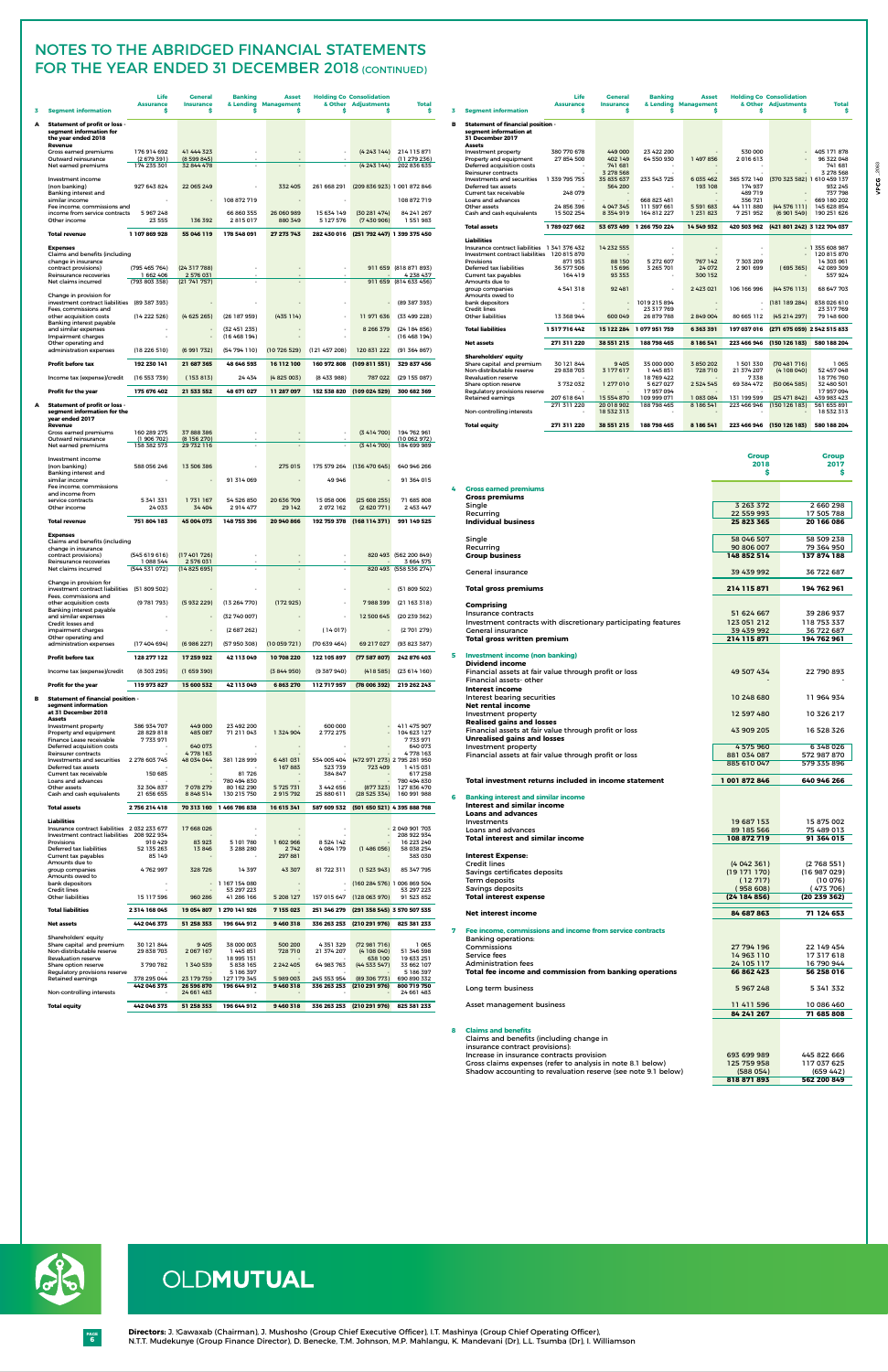**7 PAGE**

|     |                                                                                                                                                                                                       | <b>Group</b>              | <b>Group</b>              |
|-----|-------------------------------------------------------------------------------------------------------------------------------------------------------------------------------------------------------|---------------------------|---------------------------|
|     |                                                                                                                                                                                                       | 2018                      | 2017                      |
|     |                                                                                                                                                                                                       | s                         | s                         |
|     | <b>8.1 Analysis of claims expenses</b>                                                                                                                                                                |                           |                           |
|     | <b>Individual business</b>                                                                                                                                                                            | 6882729                   | 6 148 897                 |
|     | Death and disability benefits                                                                                                                                                                         | 3 153 268                 | 1 252 212                 |
|     | <b>Maturity benefits</b>                                                                                                                                                                              | 588 686                   | 3 337 497                 |
|     | <b>Surrenders</b>                                                                                                                                                                                     | 3 140 775                 | 1 559 188                 |
|     | <b>Group business</b>                                                                                                                                                                                 | 95 471 100                | 94 307 496                |
|     | Death and disability benefits                                                                                                                                                                         | 14 036 936                | 12 352 676                |
|     | Pension commutations, maturities and withdrawal benefits                                                                                                                                              | 56 538 304                | 56 675 471                |
|     | <b>Annuities</b>                                                                                                                                                                                      | 15 542 006                | 14 875 550                |
|     | <b>Surrenders</b>                                                                                                                                                                                     | 9 3 5 3 8 5 4             | 10 403 799                |
|     | <b>General insurance</b>                                                                                                                                                                              | 23 406 129                | 16 581 232                |
|     | <b>Total claims and benefits</b>                                                                                                                                                                      | 125 759 958               | 117 037 625               |
|     | <b>Comprising:</b>                                                                                                                                                                                    |                           |                           |
|     | Insurance contracts                                                                                                                                                                                   | 15 461 661                | 13 601 321                |
|     | Investment contracts with discretionary participating features                                                                                                                                        | 86 892 168                | 86 855 072                |
|     | General insurance<br><b>Total claims and benefits payable</b>                                                                                                                                         | 23 406 129<br>125 759 958 | 16 581 232<br>117 037 625 |
|     |                                                                                                                                                                                                       |                           |                           |
|     | 9. Changes in provision for investment contract liabilities                                                                                                                                           |                           |                           |
|     | Investment contracts                                                                                                                                                                                  |                           |                           |
|     | Increase in investment contract liabilities<br>Shadow accounting to revaluation reserve (see note 10.1 below)                                                                                         | 89 438 528<br>(51135)     | 51 874 722<br>(65220)     |
|     |                                                                                                                                                                                                       | 89 387 393                | 51 809 502                |
|     |                                                                                                                                                                                                       |                           |                           |
|     | 9.1 Shadow accounting                                                                                                                                                                                 |                           |                           |
|     | Insurance contracts                                                                                                                                                                                   | 588 054                   | 659 442                   |
|     | Investment contracts                                                                                                                                                                                  | 51 135                    | 65 2 20                   |
|     | Total                                                                                                                                                                                                 | 639 189                   | 724 662                   |
|     | of the unrealised gain or loss on financial assets that have a direct effect on the measurement of the related<br>insurance assets and liabilities.<br>10 Other operating and administration expenses |                           |                           |
|     | Administrative expenses                                                                                                                                                                               | 8958590                   | 8706268                   |
|     | Office space costs                                                                                                                                                                                    | 7 764 632                 | 7 270 754                 |
|     | Fees and levies                                                                                                                                                                                       | 2 903 796                 | 3 475 823                 |
|     | Donations<br>Insurance                                                                                                                                                                                | 637 273<br>972 466        | 637 273<br>1 023 697      |
|     | Actuarial and consultancy fees                                                                                                                                                                        | 1994950                   | 2 740 542                 |
|     | Advertising and marketing                                                                                                                                                                             | 3 406 888                 | 3 423 270                 |
|     | Software licensing                                                                                                                                                                                    | 4 189 152                 | 6 772 750                 |
|     | Depreciation of property, plant and equipment                                                                                                                                                         | 10 978 359<br>41 806 106  | 10 567 151<br>44 617 528  |
|     | <b>Auditors' remuneration</b>                                                                                                                                                                         |                           |                           |
|     | Statutory audit services - current year                                                                                                                                                               | 773818                    | 593 257                   |
|     |                                                                                                                                                                                                       |                           |                           |
|     | <b>Staff costs</b><br>Wages and salaries                                                                                                                                                              | 34 051 140                | 32 002 767                |
|     | Retirement obligations                                                                                                                                                                                | 3 629 316                 | 2 625 599                 |
|     | Social security costs                                                                                                                                                                                 | 906 662                   | 851 801                   |
|     | Bonus and incentive remuneration                                                                                                                                                                      | 4722947                   | 4893721                   |
|     | Share based payments<br>Other staff costs                                                                                                                                                             | 634 484<br>3 852 184      | 935 727<br>5 864 940      |
|     |                                                                                                                                                                                                       | 47 796 733                | 47 174 555                |
|     |                                                                                                                                                                                                       |                           |                           |
|     | Other                                                                                                                                                                                                 | 988 210<br>91 364 867     | 1438047<br>93 823 387     |
|     |                                                                                                                                                                                                       |                           |                           |
| 11. | <b>Investment property</b>                                                                                                                                                                            |                           |                           |
|     | Carrying amount at beginning of year                                                                                                                                                                  | 405 171 878               | 392 554 780               |
|     | <b>Additions</b>                                                                                                                                                                                      | 10 626 159                | 6932337                   |
|     | Disposal                                                                                                                                                                                              | (800000)                  | (663265)                  |
|     | Gain from fair value adjustments                                                                                                                                                                      | 3677870                   | 6348026                   |
|     | Carrying amount at end of year                                                                                                                                                                        | 411 475 907               | 405 171 878               |
|     | <b>Comprising:</b>                                                                                                                                                                                    |                           |                           |
|     | <b>Freehold property</b>                                                                                                                                                                              | 411 475 907               | 405 171 878               |
|     | The fair value of freehold property leased to third                                                                                                                                                   |                           |                           |
|     | parties under operating leases                                                                                                                                                                        | 328 512 222               | 321 000 630               |
|     | Income from investment property:                                                                                                                                                                      |                           |                           |
|     | Gross rental income from investment property                                                                                                                                                          | 33 578 185                | 30 310 100                |
|     | Direct operating expenses arising from rented-out<br>investment property                                                                                                                              | (20980705)                | (19 983 883)              |
|     |                                                                                                                                                                                                       | 12 597 480                | 10 326 217                |

Investment Properties are mostly valued based on the income capitalisation method. Key valuation inputs include rental income per square metre and occupancy levels in a given property. During 2018, rental income was denominated in USD. However, rental payments due were largely settled through RTGS, with the exception of entities, forming an insignificant part of the overall tenant portfolio, such as foreign embassies and Non Governmental Organisations, which settled rentals in foreign currency.

# Notes to the ABRIDGED financial statements FOR THE YEAR ENDED 31 DECEMBER 2018 (CONTINUED)

The carrying amount of investment property is the fair value of property as determined annually by internal professional valuers, having an appropriate recognised professional qualification and recent experience in the location and category of the property being valued. The recorded values are tested by comparing with values determined by independent external valuers for a sample of properties accounting for at least 65% of the total value of the property portfolio, or for at least the top twenty five buildings by value and properties being valued for the first time. The Group's current lease arrangements, which are entered into on an arm's length basis and which are comparable to those for similar properties in the same location, are taken into account. Investment properties were fair valued using yield rates of between 7.00% and 12.00% (2017:7.00 % and 12.00%) and rental rates of between \$0.50 and \$20.00 (2017:\$0.50 and \$20.00) per square metre. The fair value of the Group's properties are categorised into Level 3 of the fair value hierarchy due to the use of unobservable units.

Additions to investment property include a piece of land in Victoria Falls amounting to \$4 427 270 and capitalised expenditure to Eastgate Market. Corner House was disposed during the year through a financing arrangement as described in Note 12.

As security for a credit line from PTA Bank, CABS registered a bond of US\$7 million over a property, and issued powers of attorney to register bonds (in the event of default) over other properties with a total value of US\$45.1million as at 31 December 2018 (both investment properties and owner occupied properties). OMZIL has guaranteed the Shelter Afrique loan for a full amount of US\$14.4million. Shelter Afrique also took a cession of the performing loan book covering two times the exposure at any point in time.

# **Investment property valuation**

 The fair value of the Group's properties are categorised into Level 3 of the fair value hierarchy through their use of unobservable units. The following table shows the valuation techniques used in the determination of the fair values for investment properties, as well as the unobservable inputs used in the valuation models.

# **12 Investment in Finance lease**

 Old Mutual Property Investment Company (Pvt) Ltd sold Corner House investment property to Zimbabwe Open University for a total value of \$11,000,000 on 1 July 2018 which will be paid for over a period of twenty years. Initial deposit \$1,985,000 was paid in the form of Treasury Bills and the balance of \$9,015,000 would be paid in equal lease installments of \$86,996.70 each receivable monthly in advance at an interest rate of 6.5% plus CPI or CABS mortgage rate applicable to clients in the category of the purchaser, whichever is higher.

 Reconciliation between the total gross investment in the lease and the present value of the minimum lease payments

|                           | Up to 1 year | 2 to 5 years | More than 5 years | 2018 Total   | <b>2017 Total</b> |
|---------------------------|--------------|--------------|-------------------|--------------|-------------------|
| 2018                      |              |              |                   |              |                   |
| Gross Investment in lease | 1 043 960    | 4 175 842    | 15 137 426        | 20 357 228   | . .               |
| Unearned finance income   | (943, 401)   | (3622923)    | (8056933)         | (12 623 257) |                   |
| Present value             | 100 559      | 552919       | 7 080 493         | 7 733 971    |                   |

# **13.2Transitional adjustments on Financial assets and liabilities on the date of initial application of IFRS 9**

|                                                                                                         | <b>Original carrying</b><br>amount under<br>IAS 39 as at 31<br>December 2017 |   | <b>Reclassification Remeasurement</b> | <b>New Carrying</b><br>amount under<br><b>IFRS 9 as at</b><br><b>1 January 2018</b> |
|---------------------------------------------------------------------------------------------------------|------------------------------------------------------------------------------|---|---------------------------------------|-------------------------------------------------------------------------------------|
| <b>Financial Assets</b><br><b>Amortised cost</b><br>Cash and cash equivalents<br><b>Closing balance</b> | 190 251 626<br>190 251 626                                                   | - |                                       | 190 251 626<br>190 251 626                                                          |

**Treasury bills**

| Opening balance              | 195 359 411   |                |                |               |
|------------------------------|---------------|----------------|----------------|---------------|
| From at fair value           |               |                |                |               |
| through profit or loss       |               | 1883255        |                |               |
| Remeasurement                |               |                | (2553321)      |               |
| <b>Closing balance</b>       | 195 359 411   | 1883255        | (2553321)      | 194 689 345   |
| <b>Other interest</b>        |               |                |                |               |
| bearing investments          |               |                |                |               |
| Opening balance              | 195 210 322   |                |                |               |
| Remeasurement                |               |                | (201 211)      |               |
| <b>Closing balance</b>       | 195 210 322   |                | (201 211)      | 195 009 111   |
| <b>Loans and advances</b>    |               |                |                |               |
| Opening balance              | 669 180 202   |                |                |               |
| Remeasurement                |               |                | (19188894)     |               |
| <b>Closing balance</b>       | 669 180 202   |                | (19188894)     | 649 991 308   |
|                              |               |                |                |               |
| <b>Trade receivables</b>     |               |                |                |               |
| Opening balance              | 145 628 152   |                | (686)          |               |
| Remeasurement                |               |                |                |               |
| <b>Closing balance</b>       | 145 628 152   | $\blacksquare$ | (686)          | 145 627 466   |
|                              |               |                |                |               |
| <b>Total amortised cost</b>  | 1 395 629 713 | 1883255        | (21 944 112)   | 1 375 568 856 |
| <b>Financial liabilities</b> |               |                |                |               |
| <b>Amortised cost</b>        |               |                |                |               |
| Amounts owed to              |               |                |                |               |
| bank depositors              | 838 026 610   |                |                | 838 026 610   |
| <b>Credit lines</b>          | 23 317 769    |                |                | 23 317 769    |
| <b>Other liabilities</b>     | 79 148 600    |                |                | 79 148 600    |
| <b>Total amortised cost</b>  | 940 492 979   |                | $\blacksquare$ | 940 492 979   |



# OLDMUTUAL

# **13 Classification of Financial assets and liabilities on the date of intial application of IFRS 9**

| 13.1                                            | <b>Original classification under IAS 39</b><br><b>Life Assurance</b> | <b>Rest of Group</b>                    | <b>New classification under IFRS 9</b><br><b>Life Assurance</b> | <b>Rest of Group</b>                 | <b>Original</b><br>carrying<br>amount<br>under IAS 39<br>\$ | Carrying<br>amount<br>under<br><b>IFRS 9</b><br>\$ |
|-------------------------------------------------|----------------------------------------------------------------------|-----------------------------------------|-----------------------------------------------------------------|--------------------------------------|-------------------------------------------------------------|----------------------------------------------------|
| <b>Assets</b>                                   |                                                                      |                                         |                                                                 |                                      |                                                             |                                                    |
| <b>Equities</b>                                 | Fair value through<br>profit or loss                                 | Fair value through<br>profit or loss    | Fair value through<br>profit or loss                            | Fair value through<br>profit or loss | 1 209 044 541                                               | 1 209 044 541                                      |
| Unit trusts investments                         |                                                                      | Fair value through                      |                                                                 | Fair value through                   |                                                             |                                                    |
| Cash and cash equivalents Loans and receivables |                                                                      | profit or loss<br>Loans and receivables | Fair value through<br>profit or loss                            | profit or loss<br>Amortised cost     | 10 844 863                                                  | 10 844 863                                         |
|                                                 |                                                                      |                                         | (designated)                                                    |                                      | 190 251 626                                                 | 190 251 626                                        |
| <b>Treasury bills</b>                           | Fair value through<br>profit or loss<br>(designated)                 | Fair value through<br>profit or loss    | Fair value through<br>profit or loss<br>(designated)            | Amortised cost                       | 195 359 411                                                 | 194 689 345                                        |
| Other interest                                  |                                                                      |                                         |                                                                 |                                      |                                                             |                                                    |
| bearing investments                             | Fair value through<br>profit or loss<br>(designated)                 | Amortised cost                          | Fair value through<br>profit or loss<br>(designated)            | Amortised cost                       | 195 210 322                                                 | 195 009 111                                        |
| Loans and advances                              |                                                                      | Loans and receivables                   |                                                                 | <b>Amortised cost</b>                | 669 180 202                                                 | 649 991 308                                        |
| Trade receivables                               | Loans and receivables                                                | Loans and receivables                   | Amortised cost                                                  | Amortised cost                       | 145 628 152                                                 | 145 627 466                                        |
| <b>Total</b>                                    |                                                                      |                                         |                                                                 |                                      | 2615519117                                                  | 2 595 458 260                                      |
| <b>Liabilities</b><br>Investment                |                                                                      |                                         |                                                                 |                                      |                                                             |                                                    |
| contract liabilities                            | Fair value through<br>profit or loss<br>(designated)                 |                                         | Fair value through<br>profit or loss<br>(designated)            |                                      | 120 815 870                                                 | 120 815 870                                        |
| Amounts owed to                                 |                                                                      |                                         |                                                                 |                                      |                                                             |                                                    |
| bank depositors                                 |                                                                      | Amortised cost                          |                                                                 | Amortised cost                       | 838 026 610                                                 | 838 026 610                                        |
| <b>Credit lines</b>                             |                                                                      | <b>Amortised cost</b>                   |                                                                 | <b>Amortised cost</b>                | 23 317 769                                                  | 23 317 769                                         |
| <b>Other liabilities</b>                        | Amortised cost                                                       | Amortised cost                          | Amortised cost                                                  | Amortised cost                       | 79 148 600                                                  | 79 148 600                                         |
| Total                                           |                                                                      |                                         |                                                                 |                                      | 1 061 308 849                                               | 1061308849                                         |

| <b>Type of</b><br>property                              | <b>Valuation</b><br>approach       | <b>Key</b><br>unobservable<br>inputs                                           | Inter-relationship between<br>unobservable inputs and key<br>fair value measurement                                                                                                                                                                         | <b>Value</b>  |
|---------------------------------------------------------|------------------------------------|--------------------------------------------------------------------------------|-------------------------------------------------------------------------------------------------------------------------------------------------------------------------------------------------------------------------------------------------------------|---------------|
| · Office, Retail<br>and Industrial<br><b>Properties</b> | $\cdot$ Income<br>capitalisation   | · Rental income per<br>square meter and<br>capitalisation rates<br>· Vacancies | The estimated fair value would<br>increase if:<br>> net rental income increased<br>> capitalisation rates decreased.<br>> vacancies decreased<br>$\cdot$ The estimated fair value<br>would decrease if the<br>unobservable inputs changed<br>the other way. | \$350 501 229 |
| · Residential<br>property                               | . Sales<br>comparison<br>approach. | · Price for comparable<br>properties.                                          | $\cdot$ The estimated fair value<br>would increase if prices<br>for comparable properties<br>increased.                                                                                                                                                     | \$235 000     |
| $\cdot$ I and                                           | · Sales<br>comparison<br>approach  | · Price for comparable<br>properties                                           | . The estimated fair value<br>would increase if prices<br>for comparable properties<br>increased.                                                                                                                                                           | \$60 739 678  |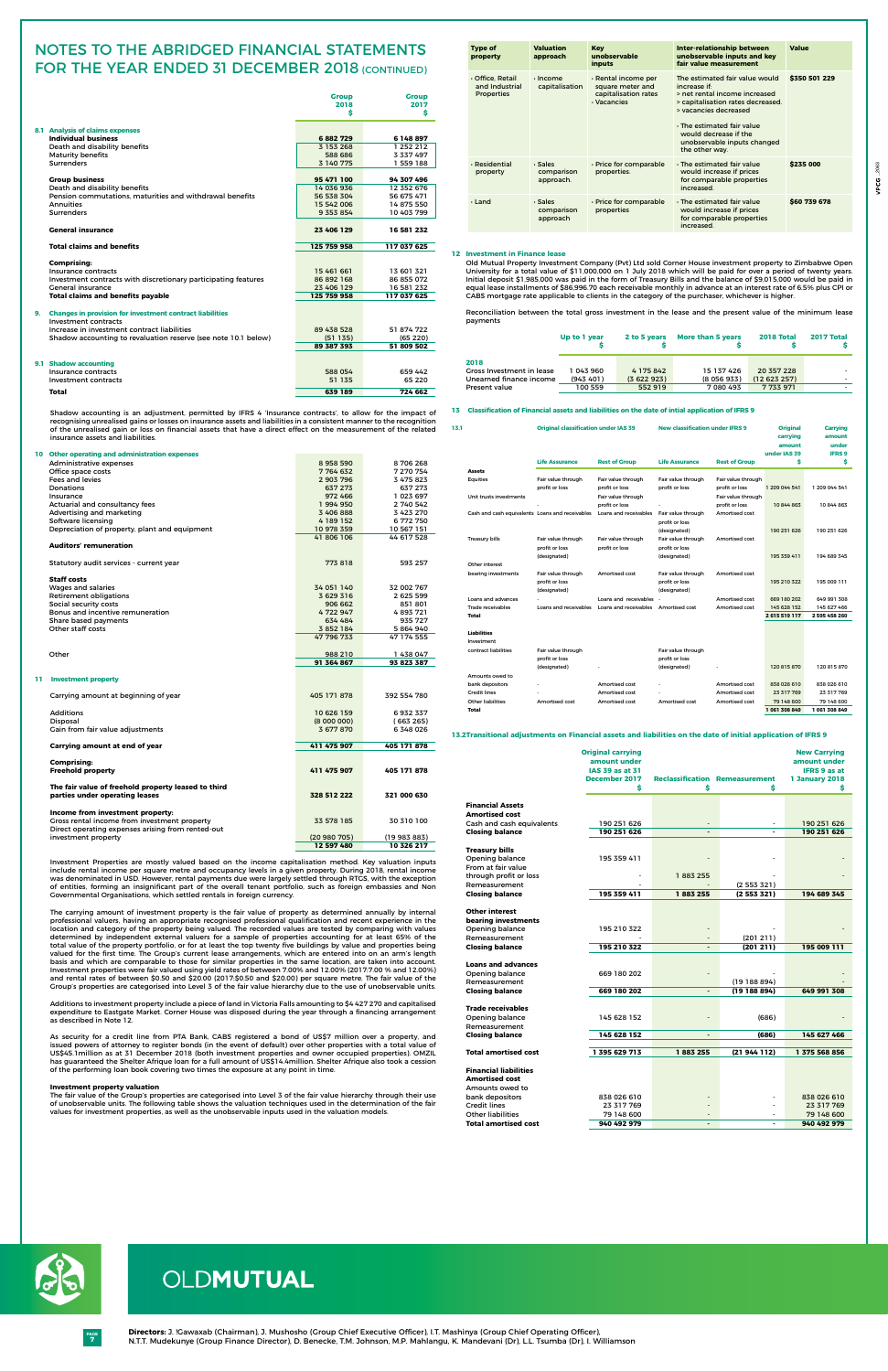**8 PAGE**

# OLDMUTUAL

**13.3 Transitional adjustments on equity on the date of initial application of IFRS9**

|                                                                                                                                                                                                                                                                                                                       |                             | <b>Impact of adopting</b><br><b>IFRS 9 as at 1 January 2018</b><br>Ś |
|-----------------------------------------------------------------------------------------------------------------------------------------------------------------------------------------------------------------------------------------------------------------------------------------------------------------------|-----------------------------|----------------------------------------------------------------------|
| <b>Regulatory reserve</b><br>Closing balance as at 31 December 2017 under IAS 39<br>Recognition of expected credit losses<br>Reclassification and measurement of financial instruments                                                                                                                                |                             | 17957094<br>(17950122)                                               |
| Restated closing balance under IFRS 9                                                                                                                                                                                                                                                                                 |                             | 6972                                                                 |
| <b>Retained earnings</b><br>Closing balance as at 31 December 2017 under IAS 39<br>Net impact of adopting IFRS 9 on 1 January 2018<br>Transfer from regulatory reserve<br>Reclassification and measurement of financial instruments<br>Recognition of expected credit losses<br>Restated closing balance under IFRS 9 |                             | 439 983 423<br>(19981113)<br>17950122<br>437 952 432                 |
|                                                                                                                                                                                                                                                                                                                       | <b>Group</b>                | <b>Group</b>                                                         |
|                                                                                                                                                                                                                                                                                                                       | 2018                        | 2017                                                                 |
|                                                                                                                                                                                                                                                                                                                       | Ś.                          | \$                                                                   |
| 14 Investments and securities<br><b>14.1 Analysis of investments</b>                                                                                                                                                                                                                                                  |                             |                                                                      |
| Equity securities - listed                                                                                                                                                                                                                                                                                            | 2 162 321 406               | 1 165 222 538                                                        |
| - unlisted                                                                                                                                                                                                                                                                                                            | 97 686 014                  | 43 822 003                                                           |
| <b>Total Equities</b><br>Unit trust investments                                                                                                                                                                                                                                                                       | 2 260 007 420<br>13 948 827 | 1 209 044 541                                                        |
| <b>Public sector securities</b>                                                                                                                                                                                                                                                                                       | 80 336 282                  | 10 844 863<br>79 523 382                                             |
| <b>Treasury bills</b>                                                                                                                                                                                                                                                                                                 | 248 193 114                 | 195 359 411                                                          |
| Deposits and money market securities                                                                                                                                                                                                                                                                                  | 192 796 307                 | 115 686 940                                                          |
|                                                                                                                                                                                                                                                                                                                       | 2 795 281 950               | 1610459137                                                           |
|                                                                                                                                                                                                                                                                                                                       | <b>Group</b>                | <b>Group</b>                                                         |
|                                                                                                                                                                                                                                                                                                                       | 2018<br>Ś.                  | 2017<br>Ŝ                                                            |
| 14.2 Spread of equity securities by sector                                                                                                                                                                                                                                                                            |                             |                                                                      |
| Commodities                                                                                                                                                                                                                                                                                                           | 375 672 629                 | 148 535 376                                                          |
| Consumer                                                                                                                                                                                                                                                                                                              | 835 152 969                 | 786 293 908                                                          |
| Financial                                                                                                                                                                                                                                                                                                             | 317 293 577                 | 87 258 885                                                           |
| Property<br>Manufacturing                                                                                                                                                                                                                                                                                             | 44 182 599<br>634 036 776   | 18 330 442<br>135 665 622                                            |
| Mining                                                                                                                                                                                                                                                                                                                | 53 668 870                  | 32 960 308                                                           |
|                                                                                                                                                                                                                                                                                                                       | 2 260 007 420               | 1 209 044 541                                                        |
|                                                                                                                                                                                                                                                                                                                       |                             |                                                                      |
| <b>14.3 Movements of investment and securities</b><br>Opening balance                                                                                                                                                                                                                                                 | 1610 459 137                | 801 700 043                                                          |
| Fair value movements through profit and loss                                                                                                                                                                                                                                                                          | 881 034 087                 | 574 579 855                                                          |
| Interest earned                                                                                                                                                                                                                                                                                                       | 10 248 680                  | 11 964 934                                                           |
| <b>Additions</b>                                                                                                                                                                                                                                                                                                      | 303 788 725                 | 235 771 224                                                          |
| <b>Disposals</b>                                                                                                                                                                                                                                                                                                      | (8 996 568)                 | (9 211 521)                                                          |
| <b>Maturities</b>                                                                                                                                                                                                                                                                                                     | (1252111)                   | (4 345 398)                                                          |
| <b>Closing balances</b>                                                                                                                                                                                                                                                                                               | 2 795 281 950               | 1610459137                                                           |

# **16.2Sectoral analysis of loans and advances**

The business monitors concentrations of credit risk on loans and advances by sector. An analysis of concentrations of credit risk from loans and advances at the balance sheet date is shown below:

|                                                            |               | <b>Group</b><br>2018           | <b>Group</b><br>2017           |
|------------------------------------------------------------|---------------|--------------------------------|--------------------------------|
|                                                            |               | s                              | s                              |
|                                                            |               |                                |                                |
| <b>Sector</b>                                              |               |                                |                                |
| <b>Trade and services</b>                                  |               | 27 691 607                     | 43 622 388                     |
| <b>Energy and minerals</b><br>Agriculture                  |               | 20 792 098<br>157 159 268      | 11 267 113<br>86 254 224       |
| Construction and property                                  |               | 261 018 563                    | 240 953 020                    |
| Light and heavy industry                                   |               | 59 859 637                     | 30 827 853                     |
| Unsecured personal loans                                   |               | 195 116 235                    | 158 952 071                    |
| Transport and distribution                                 |               | 66 540 688                     | 97 343 553                     |
| State and state enterprises                                |               | 29 142 764                     | 15 550 000                     |
| <b>Total gross loans</b>                                   |               | 817 320 860                    | 684 770 222                    |
|                                                            |               |                                |                                |
| <b>17 Insurance contract liabilities</b>                   |               |                                |                                |
| Outstanding claims                                         |               | 2 842 255                      | 2869977                        |
| Future policyholders' benefits                             |               |                                |                                |
| (see analysis of movement in provision below)              |               | 2 047 059 448<br>2 049 901 703 | 1 352 739 010<br>1 355 608 987 |
| <b>17.1 Future policyholders' benefits</b>                 |               |                                |                                |
| Movement in provision for insurance contracts              |               |                                |                                |
| Balance at beginning of year                               |               | 1 352 739 010                  | 897 652 811                    |
| <b>Inflows</b>                                             |               |                                |                                |
| Premium income                                             |               | 202 836 635                    | 184 699 989                    |
| Investment income                                          |               | 666 994 420                    | 430 005 795                    |
| Fee and other income                                       |               | 5967248                        | 5 341 329                      |
| <b>Outflows</b>                                            |               |                                |                                |
| Claims and policy benefits                                 |               | (125 759 958)                  | (117 858 118)                  |
| Operating expenses<br><b>Taxation</b>                      |               | (31 200 379)                   | (26981552)                     |
| <b>Current tax</b>                                         |               |                                |                                |
| Deferred tax                                               |               | (832 485)<br>(3575130)         | (720 256)<br>(4 026 741)       |
| Transfer to operating profit                               |               | (20109913)                     | (15 374 247)                   |
| <b>Balance at end of year</b>                              |               | 2 047 059 448                  | 1352739010                     |
|                                                            |               |                                |                                |
| <b>18 Investment contract liabilities</b>                  |               |                                |                                |
| Liabilities at fair value through profit or loss           |               | 208 922 934                    | 120 815 870                    |
|                                                            |               |                                |                                |
| Movement in liabilities fair valued through profit or loss |               |                                |                                |
| Balance at beginning of year<br>New contributions received |               | 120 815 870<br>2 244 249       | 76 330 845<br>1 272 183        |
| Withdrawals                                                |               | (3612921)                      | (8661880)                      |
| Fair value movements                                       |               | 89 475 736                     | 51 874 722                     |
| <b>Balance at end of year</b>                              |               | 208 922 934                    | 120 815 870                    |
|                                                            |               |                                |                                |
| 19 Amounts owed to bank depositors                         |               |                                |                                |
| Money market deposits                                      |               | 461 486 226                    | 357 003 412                    |
| Term deposits                                              |               | 709 173                        | 479 436                        |
| Savings deposits                                           |               | 544 674 105                    | 480 543 762                    |
|                                                            |               | 1 006 869 504                  | 838 026 610                    |
|                                                            |               |                                |                                |
| <b>Maturity analysis</b><br>On demand to 3 months          |               | 826 557 772                    | 611 585 863                    |
| 3 months to a year                                         |               | 55 446 316                     | 74 353 678                     |
| 1 year to 5 year                                           |               | 54 675 045                     | 84 492 816                     |
| Over 5 years                                               |               | 70 190 371                     | 67 594 253                     |
|                                                            |               | 1 006 869 504                  | 838 026 610                    |
|                                                            |               |                                |                                |
|                                                            | 2018          |                                | 2017                           |
|                                                            |               |                                |                                |
| <b>Concentration</b>                                       | \$            | %                              | \$.<br>%                       |
| <b>Financial institutions</b>                              | 427 919 540   | 42,50%<br>358 675 389          | 42,80%                         |
| Companies                                                  | 482 290 492   | 47,90%<br>387 168 294          | 46,20%                         |
| <b>Individuals</b>                                         | 96 659 472    | 9.60%<br>92 182 927            | 11,00%                         |
|                                                            | 1 006 869 504 | 838 026 610<br>100,00%         | 100,00%                        |

# Notes to the ABRIDGED financial statements FOR THE YEAR ENDED 31 DECEMBER 2018 (CONTINUED)

 **Group Group Contract of the Contract of the Contract of the Contract of Group Group 2018 2017**

|                                                                | <b>Group</b><br>2018 | <b>Group</b><br>2017 |  |
|----------------------------------------------------------------|----------------------|----------------------|--|
| 14.5 Treasury bills maturity analysis<br>On demand to 3 months | 93 293 681           | 63 293 681           |  |
| 3 months to 12 months                                          | 48 424 413           | 28 424 413           |  |
| 1 year to five years                                           | 106 475 020          | 103 641 317          |  |
| <b>Total</b>                                                   | 248 193 114          | 195 359 411          |  |

In the absence of an active bond market and formal auction for government securities, treasury bills fair value computations have become difficult in the Zimbabwean market. Treasury bills which in other markets provide guidance to fixed income investors through a yield curve are currently being issued through private placements while in the secondary market the same paper is trading at heterogeneous yields.

Given the challenges mentioned above, a number of factors had to be considered in coming up with what would be considered fair discount rates for the treasury bills as disclosed in the table below:

| <b>Type of asset</b>  | <b>Valuation technique</b>    | <b>Key inputs</b>                                                                                                                                                                                                                                                                                                                      | Range                                              |
|-----------------------|-------------------------------|----------------------------------------------------------------------------------------------------------------------------------------------------------------------------------------------------------------------------------------------------------------------------------------------------------------------------------------|----------------------------------------------------|
| <b>Treasury bills</b> | Discounted Cash flow<br>(DCF) | · Interest/coupon rates of recent<br>bond issues<br>· Money market rates and direc-<br>tion<br>· Inflation expectations (especially<br>for instruments above 5 years)<br>$\cdot$ Bonds of similar characteristics<br>(coupon rate and maturity date)<br>were treated as the same security<br>and a single discount rate was<br>applied | $5\% - 10\%$<br>$3.8\% - 4.2\%$ %<br>$5.5\% - 7\%$ |

| 16.1                                           | <b>12-month ECL Life time ECL</b><br>not credit<br><i>impaired</i><br>Ş | not credit<br><i>impaired</i><br>s | Life time<br><b>ECL credit</b><br><i>impaired</i><br>s | 2018<br><b>Total</b><br>\$ | 2017<br>\$  |
|------------------------------------------------|-------------------------------------------------------------------------|------------------------------------|--------------------------------------------------------|----------------------------|-------------|
| Loss allowance analysis                        |                                                                         |                                    |                                                        |                            |             |
| Loss allowance on 1 January                    | 12 518 552                                                              | 1 341 292                          | 20 627 039                                             | 34 486 883                 |             |
| Write offs                                     |                                                                         |                                    |                                                        | (2639003)                  |             |
| <b>Utilisation</b>                             |                                                                         |                                    |                                                        | (2595492)                  |             |
| Transfer to 12-month FCI                       | 1 100 512                                                               | (313778)                           | (786 734)                                              |                            |             |
| Transfer to life time ECL not                  |                                                                         |                                    |                                                        |                            |             |
| credit impaired                                | (3106693)                                                               | 3 208 669                          | (101976)                                               |                            |             |
| Transfer to life time ECL credit               |                                                                         |                                    |                                                        |                            |             |
| impaired                                       | (7597573)                                                               | (612992)                           | 8 210 565                                              |                            |             |
| Net increase in loans and advances             | 8 1 6 4 1 3 1                                                           | 1821304                            | (2411793)                                              | 7 573 642                  |             |
| <b>Balance as at 31 December</b>               | 11 078 929                                                              | 5444495                            | 25 537 101                                             | 36 826 030                 |             |
| <b>Gross carrying amount analysis</b>          |                                                                         |                                    |                                                        |                            |             |
| Gross carrying amount on 1 January 587 453 733 |                                                                         | 45 777 619                         | 51 168 648                                             | 684 400 000                | 602 699 530 |
| Transfer to 12-month FCL                       | 19 693 472                                                              | (15963021)                         | (3730451)                                              |                            |             |
| Transfer to life time ECL                      |                                                                         |                                    |                                                        |                            |             |
| not credit impaired                            | (88191735)                                                              | 88 692 853                         | (501118)                                               |                            |             |
| Transfer to life time FCL                      |                                                                         |                                    |                                                        |                            |             |
| credit impaired                                | (1344895)                                                               | (9118679)                          | 22 563 574                                             |                            |             |
| Net increase in loans and advances 172 143 029 |                                                                         | (22035245)                         | (17 186 924)                                           | 132 920 860                | 82 070 692  |
| <b>Balance as at 31 December</b>               | 677 653 604                                                             | 87 353 527                         | 52 313 729                                             | 817 320 860                | 684 770 222 |

# **14.4 Investment in unlisted equities above 20% shareholding**

| <b>Company</b>                                    | % holding | Value \$   | % holding | Value \$   |
|---------------------------------------------------|-----------|------------|-----------|------------|
| Takura Fund II (Limited Partner) "B Shares        |           |            |           |            |
| (held by Shareholders and OMLAC Main Fund)        | 40%       | 29 972 061 | 40%       | 16 472 429 |
| Africa Takura Ventures-Fund 1 "M Shares" (held    |           |            |           |            |
| by Shareholders and OMLAC Main Fund)              | 26%       | 5 1 6 6    | 26%       | 4829       |
| Nedbank Zimbabwe (held in Shareholder funds)      | 21%       | 12 535 383 | 21%       | 10 386 661 |
| Lake Harvest Aquaculture (held by Shareholders    |           |            |           |            |
| and OMLAC Main Fund)                              | 26%       | 301 625    | 26%       | 1882944    |
| Lobels Holdings Limited (held by OMLAC Main Fund) | 49%       | 38 289 982 | 49%       | 2 075 877  |
| Manica Board and Doors (MBD)                      |           |            |           |            |
| (held by OMLAC Main Fund)                         | 55%       | 1 724 131  | 55%       | 1 359 859  |
| Kupinga Renewable Energy (held by                 |           |            |           |            |
| <b>OMLAC Main Fund)</b>                           | 40%       | 478 905    | 40%       | 3960585    |
|                                                   |           | 83 307 253 |           | 36 143 184 |

The Group has accounted for unlisted investments of this nature on the basis of IFRS 9, as Financial Assets at Fair Value through Profit or Loss, notwithstanding of the percentage holding in each entity. The above investments which originate from the investments of policyholder funds are invested into investment linked insurance funds and funds which operate like unit trust which are managed on a fair value basis. These funds back investment contracts with discretionary participating features and investment contracts accounted for in terms of IFRS 9.

The Group has not consolidated the investment in MBD. Management concluded that the investment in MBD Ine Group has not consolidated the investment in most management conclusion and the ordinarily be equity<br>is not material. Nedbank Zimbabwe(formerly MBCA holdings) shares held by OMZIL should ordinarily accounting accounted, but were fair valued as per IFRS 9, as there was immaterial difference between equity accounting and fair valuing the investment in Nedbank.

|                                                     | \$           | \$          |
|-----------------------------------------------------|--------------|-------------|
| <b>16 Loans and advances</b>                        |              |             |
| <b>Concentration - gross loans and advances</b>     |              |             |
| Housing                                             | 254 341 918  | 199 467 565 |
| Unsecured personal loans                            | 221 978 874  | 167 085 292 |
| Commercial and industrial                           | 341 000 068  | 318 217 365 |
| <b>Gross loans and advances</b>                     | 817 320 860  | 684 770 222 |
| Less provision for impairment                       | (36 826 030) | (15590020)  |
| <b>Net loans and advances</b>                       | 780 494 830  | 669 180 202 |
| <b>Maturity analysis - gross and loans advances</b> |              |             |
| On demand to 3 months                               | 127 987 983  | 100 406 266 |
| 3 months to 12 months                               | 252 988 479  | 205 164 266 |
| 1 year to 5 years                                   | 287 590 214  | 316 761 569 |
| Over 5 years                                        | 148 754 184  | 62 438 121  |
|                                                     | 817 320 860  | 684 770 222 |
|                                                     |              |             |
| Non performing loans                                | 47 045 437   | 43 276 779  |
|                                                     |              |             |
| Analysis of past due but not impaired               |              |             |
| 30 to 60 days past due                              | 53 466 557   | 79 570 817  |
| 61 to 90 days past due                              | 40 879 637   | 42 450 437  |

 **94 346 194 122 021 254**

# **15 Amounts due by or (to) group companies**

|                                                                                  | 2018<br>Ş<br><b>Amounts</b><br>due by | 2018<br>s<br><b>Amounts</b><br>due (to) | 2018<br>Ş<br><b>Net</b><br><b>balance</b> | 2017<br><b>Amounts</b><br>due by | 2017<br><b>Amounts</b><br>due (to) | 2017<br><b>Net</b><br><b>Balance</b> |
|----------------------------------------------------------------------------------|---------------------------------------|-----------------------------------------|-------------------------------------------|----------------------------------|------------------------------------|--------------------------------------|
| Old Mutual Netherlands B.V.<br>Old Mutual Africa Holdings<br>Old Mutual Zimbabwe | $\sim$ $-$<br>1 106 026               |                                         | (50 000 000) (50 000 000)<br>1 106 026    | $\overline{a}$                   | $-$ (50 000 000)<br>(275038)       | (5000000)<br>(275038)                |
| <b>Holdco Limited</b><br>Old Mutual Life Assurance                               |                                       | $-$ (31 393 974) (31 393 974)           |                                           |                                  | $-$ (14 437 500) (14 437 500)      |                                      |
| Company                                                                          | $\sim$                                | (5059847)                               | (5059847)                                 | $\overline{\phantom{a}}$         | (3935165)                          | (3935165)                            |
| (South Africa)                                                                   | 1 106 026                             |                                         | (86 453 821) (85 347 795)                 |                                  | $-$ (68 647 703)                   | (68 647 703)                         |

The amounts due by or to group companies above are unsecured and are payable on demand.